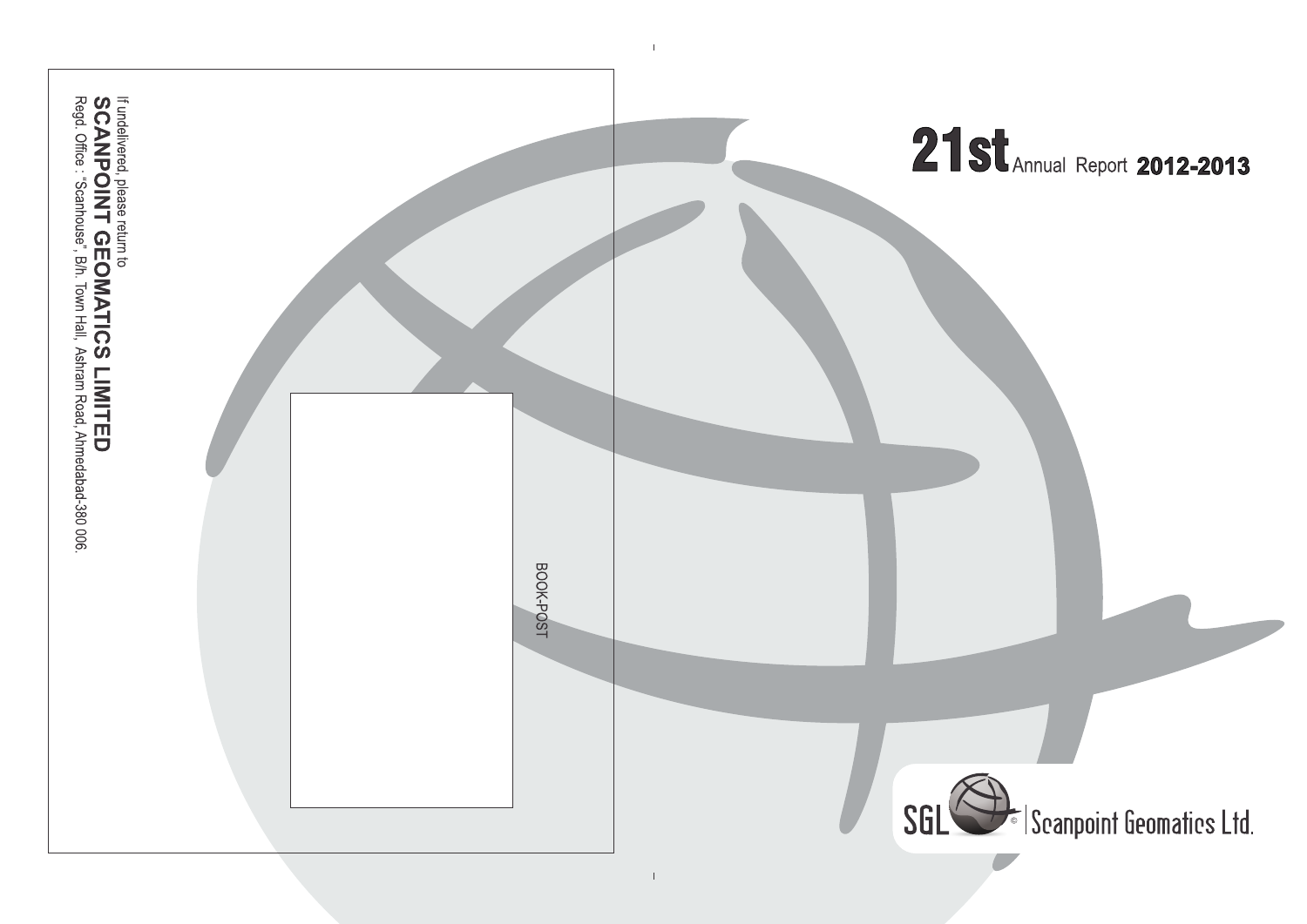

INFORMATION

# **Board of Directors**<br>**Shri Ramesh K. Soiitra**

Shri Arup Ranjan Dasgupta Director<br>Shri Chiraq J. Soni Director Shri Chirag J. Soni Director<br>Shri Dinesh J. Shah Director Shri Dinesh J. Shah Director<br>Shri Kanti V. Ladani Director Shri Kanti V. Ladani Director<br>Shri Pankai A Mudholkar Director Shri Pankai A. Mudholkar Shri Raaja P. Jain Director

Chairman & Managing Director<br>Director

#### **Company Secretary**

Shri Vatan D. Brahmbhatt

#### **Auditors**

Manoj Acharya & Associates Chartered Accountants 219, Ashirwad Market, Kalupur, Ahmedabad - 380 002.

#### **Bankers**

Bank of India

#### **Share Transfer Agent**

Sharepro Services (India) Pvt. Ltd. 416-420, 4<sup>th</sup> Floor, Devnandan mall, Opp. Sanyash Ashram, Ashram Road, Ahmedabad 380006 (Gujarat). Phone No. +91 79 26582381 to 84 Fax no. +91 79 26582385



#### **Registered & Corporate Office**

'Scan House' B/h, Town Hall, Ashram Road, Ahmedabad - 380 006. (Gujarat) Phone : +91 79 26575371 Fax : +91 79 26575584

# SGL<sup>S</sup> Scanpoint Geomatics Ltd.

NOTICE is hereby given that the Twenty First Annual General Meeting of the Members of SCANPOINT GEOMATICS LTD, will be held on Monday, the 30<sup>th</sup> September, 2013 at 10.30 a.m. at the Registered office of the Company situated at 'SCAN HOUSE', B/h, Town Hall, Ashram Road, Ahmedabad - 380006 to transact following business:

#### **ORDINARY BUSINESS**

- 1 To receive, consider, approve and adopt the Audited Balance Sheet as at 31<sup><sup>st</sup> March, 2013 and the</sup> Profit & Loss Account for the year ended on that date and the report of the Directors and the Auditors thereon.
- 2 To appoint a Director in place of Shri Kanti V. Ladani, who retires by rotation, and being eligible, offers himself for reappointment.
- 3 To appoint a Director in place of Shri Raaja P. Jain, who retires by rotation, and being eligible, offers himself for reappointment.
- 4 Auditors to hold office from the conclusion of this Annual General until the conclusion of the next Annual General meeting of the Company and to fix their remuneration.

#### **SPECIAL BUSINESS**

5 To Consider and if deemed fit, to pass with or without modification(s), the following Resolution as a Special Resolution:

"RESOLVED THAT pursuant to the provisions of Section 198,269,309, and 310 read with Section XIII and other applicable provisions, if any, of the Companies Act, 1956 (including any statutory modification(s) or re-enactment thereof, for the time being in force) and such other approvals as may be required, the members of the Company do hereby approve the re-appointment and payment of remuneration to Shri Ramesh K. Sojitra, Managing Director of the Company for the period of (3) three years with effect from 25<sup>th</sup> May, 2013 to  $24<sup>th</sup>$  May, 2016 on the terms and conditions set out in the agreement to be entered into between the Company and Shri Ramesh K. Sojitra, draft whereof is submitted to this meeting and initialled by the Chairman for the purpose of identification with liberty to the Board of Directors (hereafter referred to as 'the Board" which term shall include the Remuneration Committee constituted by the Board) to alter and vary the terms and conditions of the said reappointment and/or remuneration and /or agreement in such manner as may be agreed to between the Board and Shri Ramesh K. Sojitra, provided such alterations/variations are in accordance with the approval accorded by the members of the Company.

FURTHER RESOLVED THAT, notwithstanding the provisions of Schedule XIII to the Companies Act, 1956 or any modification(s) thereto or re-enactment thereof, if in any financial year during the tenure of the Managing Director, the Company has no profits or its profits are inadequate, Shri Ramesh K. Sojitra shall be entitled to receive and be paid the same remuneration in that year as set out in the aforesaid agreement.

FURTHER RESOLVED THAT, the Board be and is hereby authorized to do all such acts, deeds and things and to execute all such documents, instruments and writings as may be required to give effect to this resolution.

By Order of the Board of Directors

Place: Ahmedabad

th Date : 20 May, 2013 **Ramesh K. Sojitra** Chairman & Managing Director

#### **Registered Office:**

2

SCAN HOUSE, B/h Town Hall, Ashram Road, Ahmedabad – 380006.

1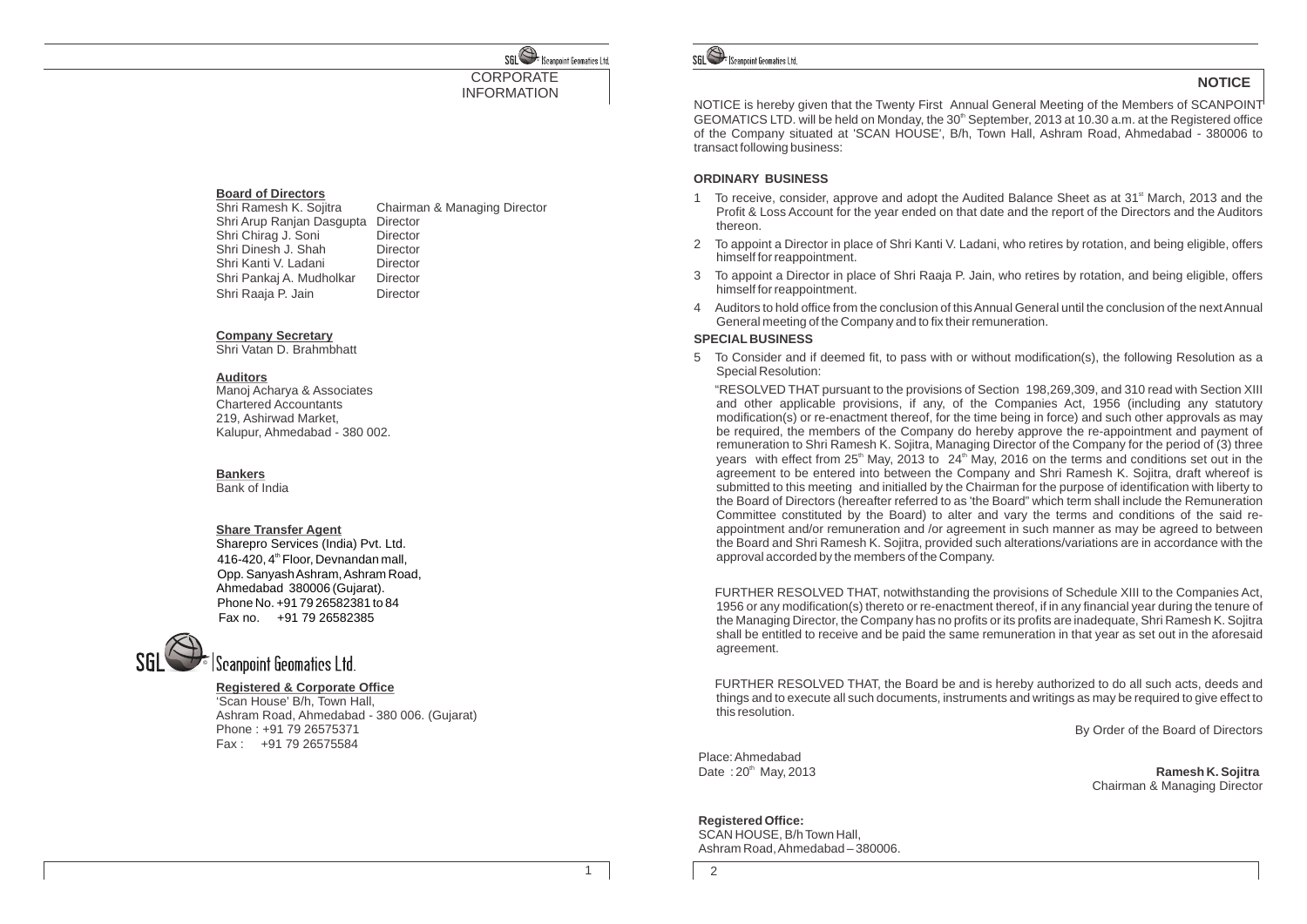



- **NOTES:**<br>1. A 1. A MEMBER ENTITLED TO ATTEND AND VOTE AT THE MEETING IS ENTITLED TO APPOINTA PROXY TO ATTEND AND VOTE INSTEAD OF HIMSELF AND A PROXY NEED NOT BE A MEMBER, THE PROXY, IN ORDER TO BE EFFECTIVE MUST BE RECEIVED BY THE COMPANY NOTLESS THAN 48 HOURS BEFORE THE COMMENCEMENTOF THE MEETING.
- 2. Explanatory Statement setting out the material facts concerning the special business of the accompanying Notice pursuant to Section 173 (2) of the Companies Act, 1956 is annexed hereto.
- 3. The Register of the Members and the Share Transfer Books of the Company will remain close from Monday, the  $23<sup>rd</sup>$  September, 2013 to Monday, the  $30<sup>th</sup>$  September, 2013 both days inclusive.
- 4. Members are requested to notify immediately any change of address:
	- i) to their Depository Participants (DPs) in respect of their shareholding in De-mat Accounts and,<br>ii) to the Company's Registrars & Share Transfer agent M/s. Sharepro Services (India) Pyt. Ltd.
	- to the Company's Registrars & Share Transfer agent M/s. Sharepro Services (India) Pvt. Ltd. Ahmedabad, in respect of their shareholding in physical segment by mentioning folio nos. etc.
- 5. Members/Proxies are requested to bring their attendance slip duly filled in for attending the meeting.
- 6. The Members are requested to bring their copy of Annual Report along with them at the meeting.
- 7. Members desirous of obtaining any information concerning the accounts and operations of the Company are requested to address their questions to the company so as to reach at least seven days before the date of the meeting, to enable the information required to be made available at the Meeting, to the best extent possible.
- 8. As per the amendment in the provisions of The Companies Act, 1956, facility for making nominations is available to the Shareholders in respect of shares held by them. Nomination forms can be obtained from the Share Transfer Agent of the Company.

#### **Explanatory statement ITEM NO. 5**

The following Explanatory Statement, as required by Section 173 of the Companies Act, 1956, sets out material facts including the nature and concern or interest of the Directors in relation to the items of Special Business under Item Nos. 5 mentioned in the accompanying Notice.

The Members in the AGM held on 30<sup>th</sup> September, 2010 had Re-appointed Mr Rameshchandra K. Sojitra as the Managing Director of the Company for a period of Three years, with effect from 24<sup>th</sup> May, 2010. The current term of his office is due to expire on 25<sup>th</sup> May, 2013. Mr Ramesh has 25 years of experience with the Company and has made significant contribution in its growth. It is now proposed to reappoint him as the Managing Director of the Company for a further period of three years commencing 25<sup>th</sup> May, 2013. The Board, in their meeting held on May 20, 2013 has approved the proposal for his reappointment as the CMD. His brief Resume is as under:

Shri Ramesh K. Sojitra has been reappointed as Managing Director of the Company for a period of 3 years with effect from 25<sup>th</sup> May, 2013 subject to approval of the shareholders. The draft agreement between the Company and Shri Ramesh K. Sojitra contains the following terms and conditions:

A brief resume of Shri Ramesh K. Sojitra, nature of his expertise in specific functional areas are provided in Report of Corporate Governance forming part of the Annual Report. The proposed remuneration payable to Shri Ramesh K. Sojitra is as follows: Salary – Rs.250,000/- per month including of below mentioned perquisites and allowances.

#### **PERQUISITES AND ALLOWANCES:**

#### **CATEGORY– A**

**Medical Reimbursement / Medical Insurance:** Reimbursement of all medical expenses for self and family subject to the maximum of one month's salary per annum. Medical insurance premium shall be paid by the Company

**Personal Accident Insurance:** Personal accident insurance as per the policy of the Company

**Entertainment Expenses:** Reimbursement of entertainment expenses on actual basis incurred during the course of the business.

**Club Fees:** Fees of clubs exclusive of admission and life membership fee subject to a maximum of two clubs

#### **CATEGORY– B**

The contribution to provident fund or annuity fund, if any, and if introduced by the Company will not be included in the computation of the ceiling on perquisite to the extent these singly or put together are not taxable under the Income Tax Act,1961.

#### **CATEGORY– C**

Car with the chauffer for official use, telephones, Internet and fax facility at residence. These will not be considered as perquisites.

The terms and conditions of the said appointment may be altered and varied from time to time by the Board of Directors as it may in its discretion deem fit, within the maximum amounts payable to Managing Director in accordance with Schedule XIII to the Act, or any amendments made hereafter in this regard.

The extracts of remuneration given above shall be deemed to be the extract of remuneration required to be furnished under section 302 of the Companies Act,1956.

Your Directors recommend resolution at Item No 5 for your approval.

Save and expect Shri Ramesh K. Sojitra being the recipient of remuneration, none of the other Directors of the Company is in any way, concerned or interested in the resolution.

By Order of the Board of Directors

Chairman & Managing Director

Place : Ahmedabad **Ramesh K. Sojitra**

# **Registered Office:**

SCAN HOUSE, B/h Town Hall, Ashram Road, Ahmedabad 380 006.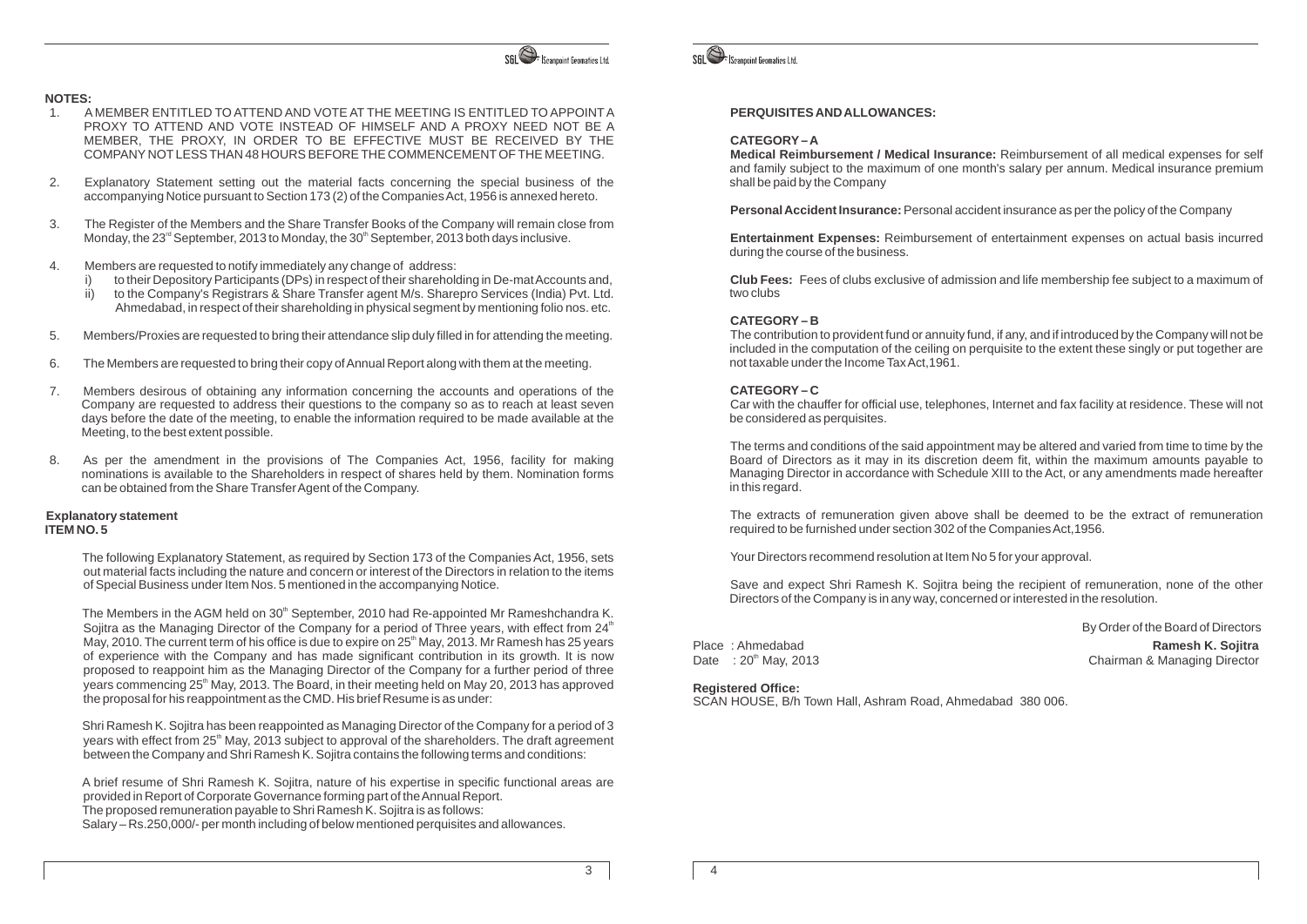# $\mathsf{SFI}$   $\bigotimes$   $\mathsf{S}$   $\mathsf{S}$   $\mathsf{S}$   $\mathsf{S}$   $\mathsf{S}$   $\mathsf{S}$   $\mathsf{S}$   $\mathsf{S}$   $\mathsf{S}$   $\mathsf{S}$   $\mathsf{S}$   $\mathsf{S}$   $\mathsf{S}$   $\mathsf{S}$   $\mathsf{S}$   $\mathsf{S}$   $\mathsf{S}$   $\mathsf{S}$   $\mathsf{S}$   $\mathsf{S}$   $\mathsf{S}$   $\mathsf{S}$   $\mathsf{S$

**Directors' Report** 

#### **To : The Members, Scanpoint Geomatics Ltd. :**

Your Directors have great pleasure in presenting the Twenty First Annual Report on the working of the Company, together with Audited Accounts for the financial year ended  $31<sup>st</sup>$  March, 2013.

### **FINANCIAL RESULTS:**

The Financial Results of the Company for the year are as under:

|                                 | 2012-2013 | 2011-2012 (Rs.in lacs) |
|---------------------------------|-----------|------------------------|
| Turnover                        | 2.048.09  | 932.99                 |
| Net Profit from operation       | 140.66    | 204.28                 |
| Net Profit/(Loss) after tax     | 123.99    | 209.12                 |
| Surplus b/f. from previous year | 808.23    | 599.11                 |
| Balance carried to B/Sheet      | 932.23    | 808.23                 |

### **DIVIDEND:**

The overall performance of the Company has been satisfactory. The Company sees tremendous growth prospects and to capitalise on the opportunities the management has not recommended any dividend during the current financial year.

#### **REVIEW OF OPERATIONS AND FINANCIALPERFORMANCE:**

The turnover of the company for the year under review has increased by 119.52%. Company has made operational net-profit of Rs. 140.66 lacs against a profit of Rs. 204.28 Lacs during last year.

The financial year 2012-13 has been a significant year in the history of company. The Company has now started realizing the benefits of its investments and restructuring exercised in the last years.

During the year, the company achieved sales of Rs. 2048.09 lacs recording growth of 119.52% in sales compared to previous year. The above sales reflect the significant business of the company and its presence in domestic and global markets*.* 

#### **FIXED DEPOSITS:**

The Company has not accepted deposits, which attracts the provisions of Section - 58A and Rules framed there under of the Companies Act, 1956.

#### **DIRECTORS:**

Shri Kanti V. Ladani and Shri Raaja P. Jain, Directors who retire by rotation and being eligible offers themselves for their re-appointment at the ensuing Annual General meeting.

Brief resumes of the above directors proposed to be re-appointed, nature of their expertise in specific functional areas and names of the companies in which they holds directorship and memberships / of Committees of the Boards of their shareholding in the Company, as stipulated under Clause 49 of Listing Agreement are given in the Report on Corporate Governance forming part of the Annual Report.

#### **WHOLE-TIME COMPANYSECRETARY**

During the year as per Section 383Aof Companies Act, Company has appointed Mr. Vatan D. Brahmbhatt as the Company Secretary of the company w.e.f. 15/03/2013 and Mr. Keval N. Ponkiya has resigned as company secretary and w.e.f. 25/12/2012.

#### **CONSERVATION OF ENERGYETC & FOREIGN EXCHANGE EARNINGS & OUTGO:**

The particulars as required under the provisions of Section - 217(1) (e) are given in "Annexure A" attached herewith and forms the part of this report.

#### **PARTICULARS OF EMPLOYEES:**

There are no employees who are in receipt of remuneration exceeding the amount prescribed under Section 217(2A) of the Companies Act, 1956, read with the Companies (Particulars of Employees) Rules, 1975.

#### **INDUSTRIAL RELATIONS:**

The industrial relations have remained cordial and harmonious during the year.

**DIRECTORS' RESPONSIBILITY STATEMENT:** Pursuant to the provisions of Section - 217(2AA) of the Companies Act, 1956, your Directors confirm that:

i) In preparation of the annual accounts, the applicable accounting standards had been followed along with proper explanation relating to material departures;

# SGL<sup>S</sup> Scanpoint Geomatics Ltd.

- The Directors had selected such accounting policies and applied them consistently and made judgments and estimates that are reasonable and prudent so as to give a true and fair view of the state of affairs of the company at the end of the financial year and after the profit or loss of the company for that period;
- iii) The Directors have taken proper and sufficient care for the maintenance of adequate accounting record in accordance with the provisions of the Companies Act, 1956 for safeguarding the assets of the Company and for preventing and detecting fraud and other irregularities;

iv) The Directors had prepared the annual accounts on a going concern basis.

#### **CORPORATE GOVERNANCE:**

Reports on the corporate governance and Management Discussion and Analysis in accordance with clause 49 of the Listing Agreements with stock exchanges along with the certificate of the Auditors on the same are annexed and form part of this report.

#### **AUDITORS:**

M/s. Manoj Acharya & Associates, Chartered Accountants, the Statutory Auditors of the Company retire at the ensuing Annual General Meeting and being eligible, the Board recommends their reappointment as auditors from the conclusion of this Annual General Meeting to the next Annual General Meeting.

#### **ACKNOWLEDGMENTS:**

The Board of Director express their sincere thanks and wishes to place on record its deep appreciation for the continued support, confidence and co-operation that the company has received from SAC-ISRO, ANTRIX, customers, suppliers, investors, bankers, government agencies and other associates. Your Directors also place on record their deep appreciation of the employees for the valued and continuous support at all levels for their services and commitment during the year.

|                                   | On behalf of the Board of Directors |
|-----------------------------------|-------------------------------------|
| Date : 20 <sup>st</sup> May, 2013 | Ramesh K. Sojitra                   |
| Place: Ahmedabad                  | Chairman & Managing Director        |

### **Annexure -Ato** *Directors' Report*

Information required under the Companies (Disclosure of Particulars in the Report of the Board of Directors) Rules, 1988.<br>A CONSERVA

- **A. CONSERVATION OF ENERGY:**
	- **(a) Energy Conservation Measures :** The Company has adopted system of shutting down all electronics machineries and peripherals when they are not in use to avoid unnecessary wastage of energy.
	- **(b) Impact of (a) above for reduction of energy consumption and consequent impact on cost of production of goods :**

Our total energy cost is even less than one percent of our total turnover.

**(c) Total energy consumption and energy consumption per unit of production, as per Form 'A' is not applicable in case of your company.**

#### **B. TECHNOLOGYABSORPTION:**

Technology absorption as per Form "B" is not applicable in case of your Company.

**C. FOREIGN EXCHANGE EARNINGS AND OUTGO:**

|                                                     | 2012-2013<br>(Rs.)      | 2011-2012<br>(Rs.) |
|-----------------------------------------------------|-------------------------|--------------------|
| Foreign Exchange earnings<br>Foreign Exchange outgo | 2,635,519/<br>123.028/- | 127,956/-          |
|                                                     |                         |                    |

|  | Place : Ahmedabad                | For and on Behalf of the Board |
|--|----------------------------------|--------------------------------|
|  | Date: 20 <sup>th</sup> May, 2013 | Ramesh K. Sojitra              |
|  |                                  | Chairman & Managing Director   |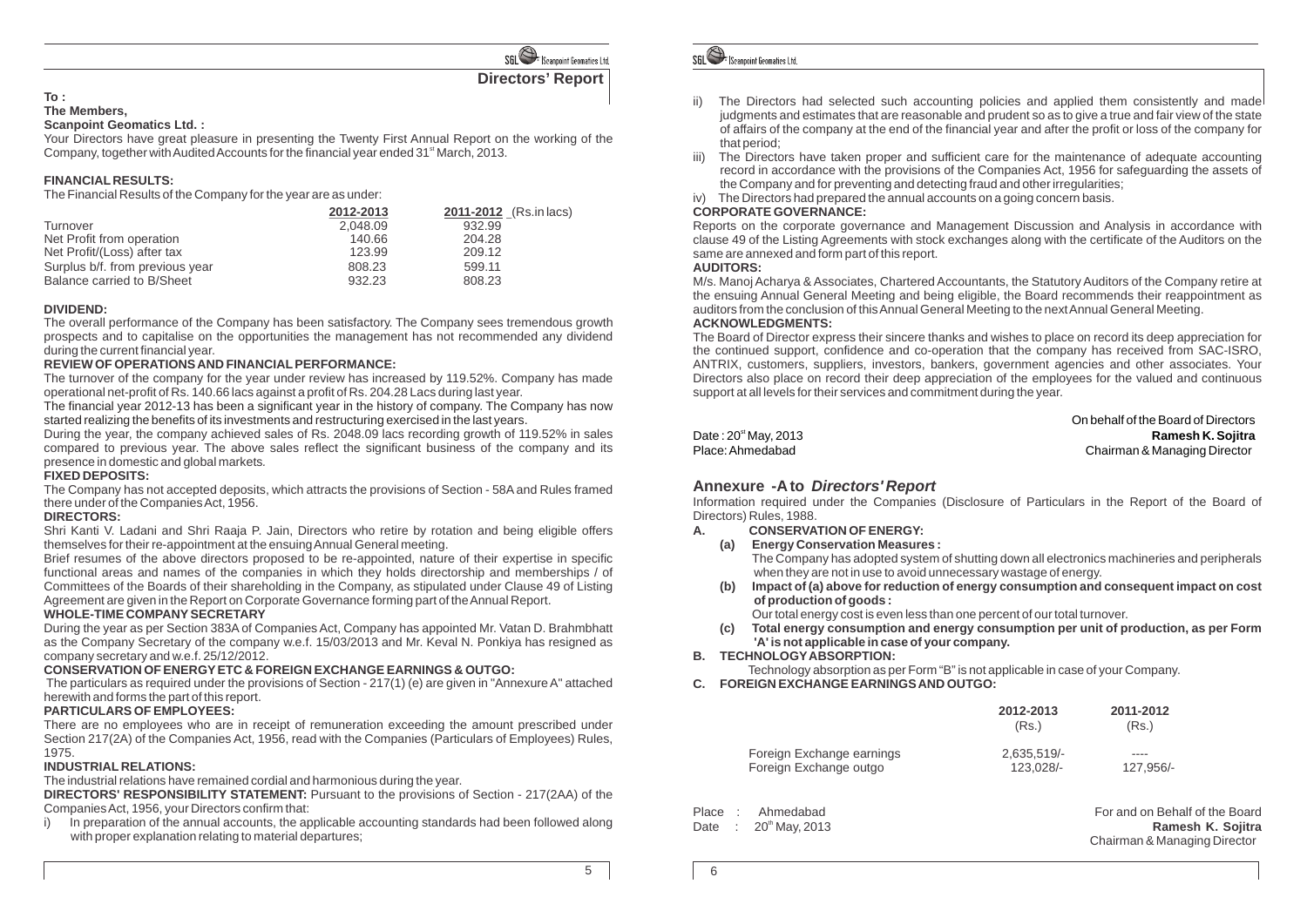

# SGL<sup>9</sup> | Scanpoint Geomatics Ltd.

**MANAGEMENT DISCUSSION AND ANALYSIS**

#### **OVERVIEW**

Overall the year 2012-13 has been noteworthy with respect to the aftermath of recession; and ended with a growth, posting a positive guidance for the 2013-14.

The Company continues with the Agreement for promotion and marketing of IGiS technology with Antrix Corporation Ltd, the commercial arm of ISRO, Department of Space, Government of India.

During financial year 2012-2013, the Company has started realizing the benefits of its investments and restructuring exercise in the past years.

### **SNAPSHOT PERFORMANCE**

During the year, apart from increasing the domestic sales in educational, research and commercial institutions, your company has successfully entered the Government of India projects on National Land Records Modernisation Programme, NLRMP and the Jawahar Nehru National Urban Renewal Mision, JnNURM. Under NLRMP IGiS vertical for Land Information System has been used successfully for ten districts of Gujarat State and has become a de facto standard. Under JnNURM IGiS vertical for Urban Planning is being used for Surat Municipal Corporation and for ULBs in Dhalai district of Tripura State. Other districts, municipal corporations and ULBs are in the pipeline.

#### **FUTURE OUTLOOK**

Your Company in now on strong footing to achieve its long term goals and the management is very excited to do well in the years to come, it can now focus on opportunities in the world market and is geared up to exploring business prospects in foreign markets.

The main business of the company is to provide IGiS technology in the domain of Geomatics to several business areas. Geomatics is now being used in various segments including Environment, Healthcare, Forestry, Emergency Response, Land Information, Transportation, Resource Exploration, Agriculture, Telecommunication, Urban Planning & Infrastructure, Defense & Security, and Power & Gas Utilities.

Most of these segments involve multiple resources i.e. software, hardware, engineering technology, etc. Your company is forging alliances/consortiums with other experts in different sectors. The Company is now well equipped and has geared up to realize its business goals.

#### **RISKS & CONCERNS:**

As is normal and prevalent for any business, the Company is likely to face competition from existing companies. There can be risks inherent in meeting unforeseen situations, not uncommon in the industry. Your Company is fully aware of these challenges and is geared to meet them.

Your Company also recognizes the risks associated with business and would take adequate measures to address the associated risks and concerns.

Rising up to the new challenges will only be possible when we scale-up the value chain and put in efforts toward providing more and more of end-to-end solutions to the clients.

**INTERNAL CONTROL SYSTEMS AND ADEQUACY:** The Company has adequate system of internal control implemented by the management towards achieving

- **•** Efficiency in operations.
- Transparency and accuracy of financial reporting.  $\bullet$
- Compliance with status and regulations.  $\bullet$

The company has budgetary control systems and yearly budgets are prepared for each area of operation and it is compared with actual performance. The reasons for deviations are analyzed and appropriate actions are taken to rectify the deviations.

Internal audit program covers all areas of activities and reports are submitted to the management along with response from the concerned department / personnel for better and adequate control. These reports along with financial reports are placed before the audit committee for their review.

The company has well defined organization structure, authority levels and internal rules and guidelines for conducting business transactions.

**HUMAN RESOURCES:** Human resource is drawn from diverse academic backgrounds with emphasis on recruiting personnel with formal experience that matches the job profile. The company adopts progressive measures to motivate its employees to extract best performance and long-term commitment to the company. To keep abreast with changing environment and new skills the employees are provided regular training in their respective fields of work.

**CAUTIONARY STATEMENT:** Statement in this Management Discussion and Analysis deals with Company's objectives, projections, estimates, expectations and predictions. The expectations of the management are regarded as forward looking statements with meaning of applicable securities, laws and regulations. These 'forward looking statements' are inherently subject to risks and uncertainties, beyond the control of the Company or its management. Many factors could cause the actual results, performance and achievements of the Company to be materially different from any future results, performances or achievement that may be expressed or implied by such forward looking statements. Scanpoint Geomatics Limited shall not be liable for any loss which may arise as a result of any action taken on the basis of the information contained herein nor would be under any obligation to update the forward looking statements to reflect developments of events of circumstances hereafter.

### **CORPORATE GOVERNANCE REPORT INTRODUCTION**

Corporate Governance is the combination of voluntary practices and compliance with laws and regulations leading to effective control and management of an organization. Good corporate governance leads to long term shareholder value and enhances interest of other stakeholders. It brings into focus the fiduciary and trusteeship role of the Board to align and direct the actions of an organization towards creating wealth and shareholder value.

Above all else, corporate governance must balance individual interest with corporate goals and operate within accepted norms of propriety, equity, fair, play and sense of justice.

The detailed report on implementation by the Company, of the Corporate Governance Code as enshrined in Clause 49 of the Listing Agreements with the Stock Exchanges, is set out below:

#### **1. COMPANY'S PHILOSOPHYON CODE OF GOVERNANCE**

Astrong governance process is integral to business success. For an important reason: a broad-based governance initiative harmonizes the interests of all stakeholders.

 The company places emphasis on integrity of internal control systems and accountability and total compliance with all statutory and/or regulatory requirements.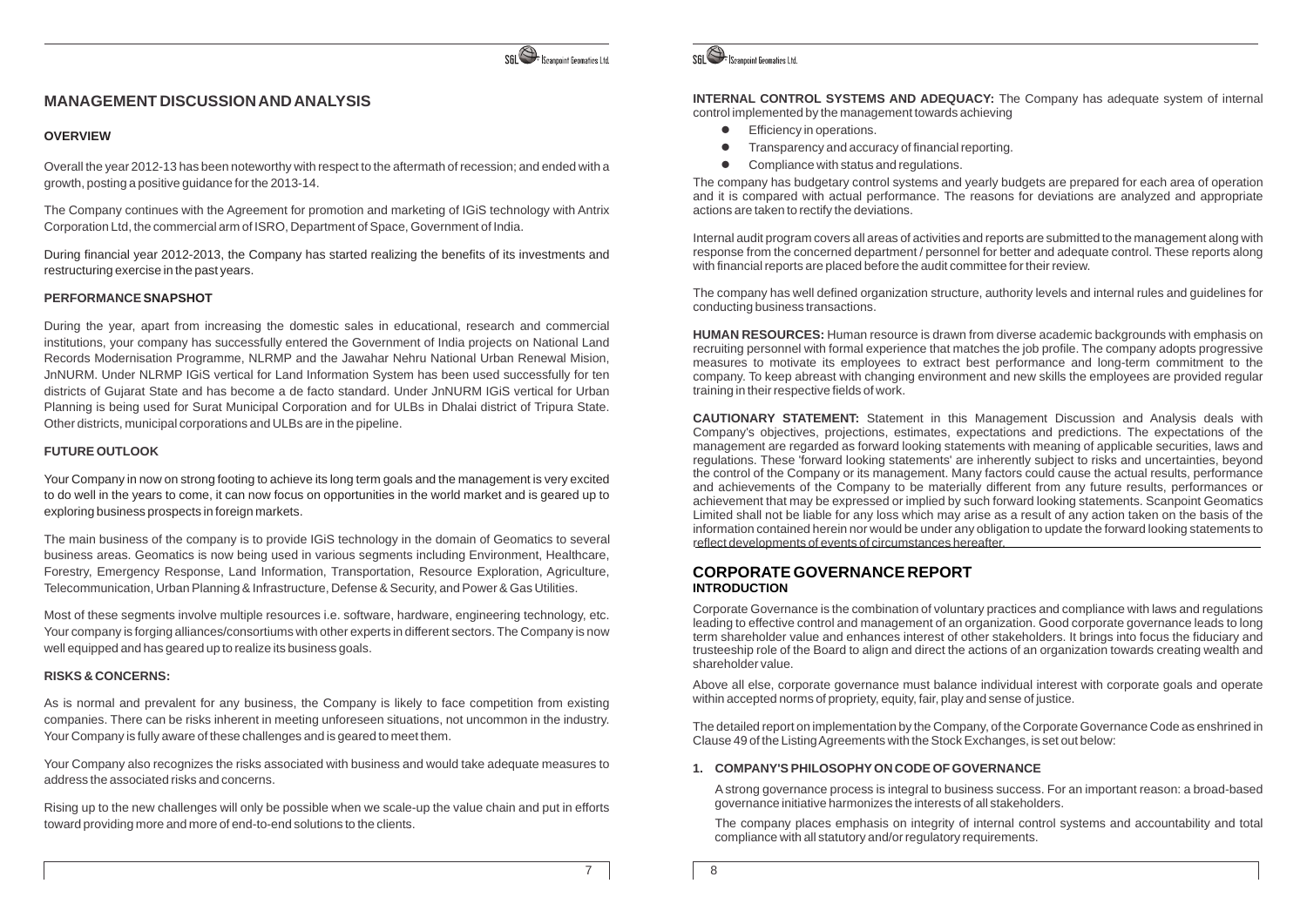

#### **2. BOARD OF DIRECTORS**

 (I) The composition of Boards of Directors, their attendance at the Board Meetings during the year, at the last Ann ual General Meeting and the numbers of other Directorship are as follows:

| Sr.<br>No. | Director & Category *                                       | No. of Board L<br>Meetings<br>Held | No. of Board<br><b>Meetings</b><br>Attended | Attended<br>last<br><b>AGM</b> | No. of other<br><b>Director</b><br><b>Ships</b> |
|------------|-------------------------------------------------------------|------------------------------------|---------------------------------------------|--------------------------------|-------------------------------------------------|
|            | Shri Ramesh K. Sojitra<br>Managing Director Promoter/NI/EXE | 6                                  | 6                                           | Yes                            | 3                                               |
| 2          | Shri Dinesh J. Shah - I/NE                                  | 6                                  | 4                                           | No.                            |                                                 |
| 3          | Shri Kanti V. Ladani - I/NE                                 | 6                                  | 6                                           | Yes                            | $\mathcal{P}$                                   |
| 4          | Shri Chiraq J. Soni - NI/EXE                                | 6                                  | 6                                           | Yes                            |                                                 |
| 5          | Shri Arup Ranjan Dasgupta - I/NE                            | 6                                  | 5                                           | <b>Yes</b>                     |                                                 |
| 6          | Shri Pankaj A. Mudholkar - I/NE                             | 6                                  | 2                                           | <b>No</b>                      | 4                                               |
| 7          | Shri Raaja P. Jain - I/NE                                   | 6                                  | 2                                           | Yes                            | 12                                              |

\* I - Independent, NI - Non Independent, NE - Non-Executive, EXE - Executive

#### (ii) **Date & Numbers Of Board Meetings Held: -**

During the year 2012-2013, Sixth Board Meetings were held, they were on 30<sup>th</sup> May 2012, 30<sup>th</sup> July 2012, 30<sup>th</sup> October 2012, 30<sup>th</sup> November 2012, 21<sup>st</sup> January, 2013 and 30<sup>th</sup> January 2013.

#### (iii) **Functioning of Board**

The Following informations are submitted to Board of Directors

- Quarterly result of the Company including Operating Statements l
- Minutes of meetings of audit committee and other committees of the Board as also resolutions passed by circulations, if any.  $\bullet$
- The information on recruitment and remuneration of senior officials.  $\bullet$
- Details of any Joint Ventures, acquisition of company or Contract etc.  $\bullet$
- Internal audit findings (through Audit Committee)  $\bullet$
- $\bullet$  Non Compliance of any regulatory, statutory or listing requirements and shareholders services, delay in share transfers etc.
- (iv) The Company has adopted Codes of Ethical Conduct for (a) Directors and Senior Management personnel and (b) Executive Directors and Employee of the Company. The Managing Director of the Company has given a declaration to the effect that all the Directors and Senior Management personnel of the Company have given their affirmation of compliance with the Code.

The Board of Directors in routinely provided with all the information's under the above referred heads, whenever applicable and materially significant. These are submitted and discussed either as a part agenda papers or are on table in the course of the Board Meeting.

#### (v) **Appointment/Re-appointment of Directors**

The information on Directors recommended for appointment / re-appointment at the ensuing Annual General Meeting as required under Clause 49 of the Listing Agreement is as under:

#### **Shri Kanti V. ladani, Independent Director**

Shri Kanti V. ladani, aged 46 years has been a Member of the Board of the Company since 19-10-2002. He retires by rotation in the ensuing Annual General Meeting and is eligible for reappointment.

He holds Directorship in two other companies,. He is member of audit committee and Share



holders/Investors Grievance committee of the company. He holds 273800 shares of the company.

#### **Shri Raaja P. Jain, Director**

Shri Raaja P. Jain, aged 48 years has been appointed as Member of the Board of the Company with effect from 21/02/2011. He retires by rotation in the ensuing Annual General Meeting and is eligible for re-appointment.

He holds Directorship in twelve other companies. He is member of Remuneration Committee of the Company, He does not hold shares of the Company in the individual capacity.

#### **3. AUDIT COMMITTEE**

The Audit Committee has been mandated with the terms of reference as specified in the revised Clause 49 of the Listing Agreement and enumerated in Section 292Aof the Companies Act, 1956, which covers all the aspects stipulated by the SEBI Guidelines.

| Sr. No. | Name of Members     | <b>Designation</b> | <b>Category</b>                    |
|---------|---------------------|--------------------|------------------------------------|
|         | Shri Dinesh J Shah  | Chairman           | Non-Executive Director/Independent |
| 2.      | Shri Chirag J. Soni | Member             | Executive Director                 |
| -3.     | Shri Kanti Ladani   | Member             | Non-Executive Director/Independent |

All the members attended Audit Committee meetings which were held during the financial year 2012-  $2013$ , on 30<sup>th</sup> May 2012, 30<sup>th</sup> July 2012, 30<sup>th</sup> October 2012 and 30<sup>th</sup> January 2013

#### **4. REMUNERATION COMMITTEE**

Company has constituted a remuneration committee comprising of three Directors of as per the details given below.

| Sr. No. | Name of Members       | <b>Designation</b> | Category                           |
|---------|-----------------------|--------------------|------------------------------------|
|         | Shri AR Dasgupta      | Chairman           | Non-Executive Director/Independent |
|         | Shri Pankaj Mudholkar | Member             | Non-Executive Director/Independent |
| 3.      | Shri Raaja P. Jain    | Member             | Non-Executive Director/Independent |

The terms of reference, role & powers of the committee are as laid down under the listing agreement. The remuneration policy is directed towards rewarding performance, based on review of achievements on a periodical basis. The remuneration policy is in consonance with the exiting industry practice.

The meeting of the remuneration committee were held on  $30<sup>th</sup>$  July 2012 and  $30<sup>th</sup>$  January 2013. All the members of the committee attended the meetings.

#### **Remuneration of Directors:**

The details of remuneration and sitting fees paid or provided to each of the Directors during the year ended 31<sup>st</sup> March, 2013 are given below:

| <b>Name of Director</b>                        | Salary*                     | <b>Sitting fees</b> |
|------------------------------------------------|-----------------------------|---------------------|
| Shri Ramesh K. Sojitra                         | 1,138,192/                  | NIL                 |
| Shri Chirag J. Soni<br>Shri Dinesh J. Shah     | $1,200,000/-$<br><b>NIL</b> | NIL<br><b>NIL</b>   |
| Shri Kanti V. Ladani                           | NIL                         | <b>NIL</b>          |
| Shri Arup Ranjan Dasgupta                      | NIL                         | <b>NIL</b>          |
| Shri Pankaj A. Mudholkar<br>Shri Rajah P. Jain | NIL<br><b>NIL</b>           | NIL<br><b>NIL</b>   |
|                                                |                             |                     |

\*Salary includes Basic Salary, Allowances, Perquisites (including monetary value of taxable perquisites), etc.

The Non Executive Directors are not paid any remuneration.

No sitting fees paid to the Directors.

**Share of the company held by Non-Executive Director:** Shri Kanti V. Ladani holds 273800 shares and Shri Dinesh J. Shah holds 52000 shares.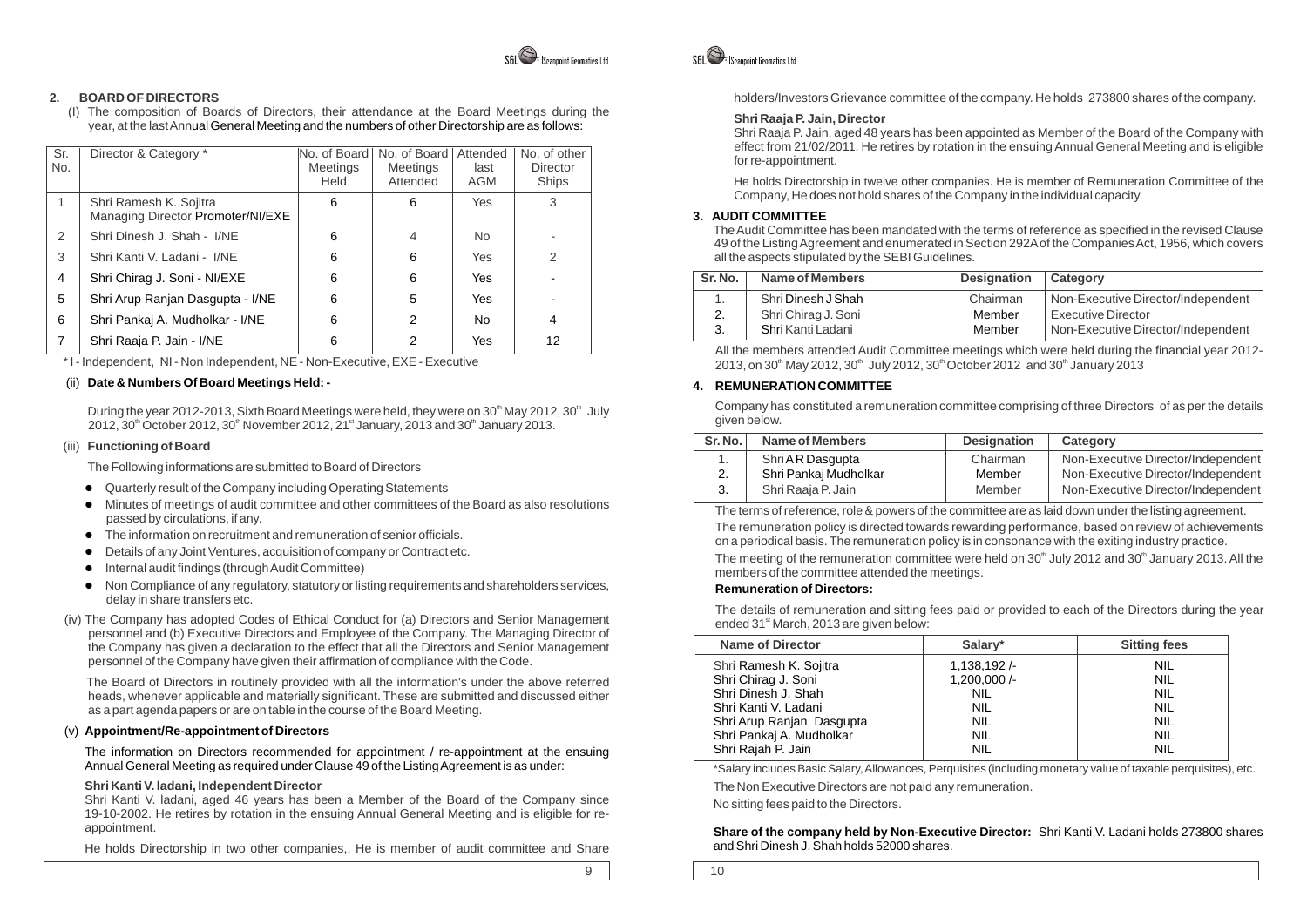

# $\text{SGL} \bigoplus_{\text{S} \text{cannoint} \text{ Fermatics}}$

**(b) Financial Calendar (Tentative)**

 $\bullet$  June 30.2013  $\bullet$  September 30, 2013  $\bullet$  December 31, 2013  $\bullet$  March 31, 2014

Financial Reporting for the quarter ending:

Ending March 31, 2014 (Next Year)

● Company's Secretarial Department at : Scanpoint Geomatics Limited

Website : scanpointgeomatics.com Email : investor@scanpointgeomatics.com

● Registrar & Share Transfer Agents : Sharepro Services (India) Pvt. Ltd.

● Annual General Meeting for the Year Sept, 2014

**(d) Dividend payment date :** Not Applicable

● Bombay Stock Exchange Limited 526544

"Scanhouse" B/h. Town Hall, Ashram Road,

#### **5. SHAREHOLDERS' /INVESTOR'S GRIEVANCE COMMITTEE**

. quality of service to the investors The Company has been having a structured system of reviewing Shareholder's/Investors' complaints. The terms of reference role & powers of the Committee are as laid down under the listing agreement. A Committee of Directors designated as "Shareholders'/Investors' grievances Committee" is constituted to review the status of investors of grievances and effective redressed of the complaints of the shareholders. The committee will also recommend steps to be taken for future improvement in the

| Sr. No. | <b>Name of Members</b>   | <b>Designation</b> | Category                           |
|---------|--------------------------|--------------------|------------------------------------|
|         | Shri Ramesh K. Sojitra   | Chairman           | <b>Managing Director</b>           |
| 2.      | Shri Pankaj A. Mudholkar | Member             | Non-Executive Director Independent |
|         | Shri Kanti V. Ladani     | Member             | Non-Executive Director Independent |

During the year four meetings were held and during the year Nil letters/complaints were received during the year. The Board has designated Shri Kanti V. Ladani as the Compliance Officer.

All the complaints have been redressed to the satisfaction of the shareholders and there is no complaint pending relating to transfer of shares.

#### **6. GENERAL BODY MEETINGS**

Location and time for the last three Annual General Meetings (AGM):

| Year      | Location                                                                            | Date       | Time     |
|-----------|-------------------------------------------------------------------------------------|------------|----------|
| 2009-2010 | Scanpoint Geomatics Ltd.<br>"Scanhouse", B/h. Town Hall,<br>Ashram Road, Ahmedabad. | 30-09-2010 | 10-30 AM |
| 2010-2011 | Same as above                                                                       | 30-09-2011 | 10-30 AM |
| 2011-2012 | Same as above                                                                       | 12-07-2012 | 10-30 AM |

#### **EXTRAORDINARYGENERAL MEETING**

During the year under review No Extra Ordinary General Meeting of the members of the company was held as per details mentioned hereunder

#### **7. DISCLOSURES**

There was no material transaction with related parties, which were in conflict with the interests of the Company. Transaction with related parties are disclosed else where in the Annual Report.

There were no cases of non-compliance of any matter related to Capital Markets during the last three years. There are no pecuniary relationships or transactions of Non-executive Directors vis-à-vis the Company as per Listing Agreement:

#### **MEANS OF COMMUNICATION**

The quarterly, half-yearly and annual audited financial results of the company are sent to the Stock Exchanges immediately after the Board approves them. Quarterly results are normally published in "Economics Times" Gujarati and English editions the results are promptly furnished to the Stock Exchanges for display on their respective websites. "Management Discussion & Analysis" forms part of the Annual Report.

#### **8. GENERALSHAREHOLDERS' INFORMATION:**

#### **(a) Annual General Meeting**

- $\therefore$  30<sup>th</sup> September, 2013 at 10.30 A.M. • Date and Time
- Venue
- : Registered Office : "Scanhouse",
	- B/h. Town Hall, Ashram Road, Ahmedabad, Gujarat, 380 006

Ahmedabad 380 006.

**are as followed**

Ashram Road, Ahmedabad 380 006. Email: sharepro.ahmedabad@shareproservices.com

416-420, 4th Floor, Devnandan Mall, Opp. Sanyash Ashram,

#### **(g) Procedure for Transfer of Shares Physical Mode**

Transfer of Equity Shares in physical form are registered by the Company's Registrar and Share Transfer Agents M/s. Sharepro Services (India) Pvt. Ltd. If the documents are found to be in order the transfer work is completed within a period of 30 days from the date of receipt. As per SEBI guidelines, the Company offers the facility of transfer-cum-demat services to the transferees. The Equity Shares of the Company is to be traded compulsorily in demat mode

 $3<sup>rd</sup>/4<sup>th</sup>$  week of July 2013  $3<sup>rd</sup>/4<sup>th</sup>$  week of Oct 2013  $3<sup>rd</sup>/4<sup>th</sup>$  week of Jan. 2014  $3<sup>rd</sup>/4<sup>th</sup>$  week of May 2014

(Both days inclusive)

**(c) Book closure : 23<sup>d</sup> September, 2013 to 30<sup>th</sup> September, 2013** 

**(e) Stock Exchange where Equity Shares Listed and Security Codes for Company's** 

**(f) Address for Correspondence for share/Debenture and related matters**

#### **Dematerialized mode**

The Company had signed agreements with both the depositories namely NSDL and CDSL. The shareholders may therefore hold Company's shares in electronic mode. The company's ISIN No. for both the depositories is **INE967B01028.** 

Dematerialisation of shares as on 31/03/2013

| <b>Particulars</b> | <b>No of Equity Shares</b> | % of Share Capital |
|--------------------|----------------------------|--------------------|
| <b>NSDL</b>        | 22654027                   | 84.20              |
| CDSL               | 2104673                    | 7.82               |
| Physical           | 2145300                    | 7.98               |
| Total              | 26904000                   | 100.00             |

The Company has not issued any GDR's/ADR's warrants or any other convertible instruments.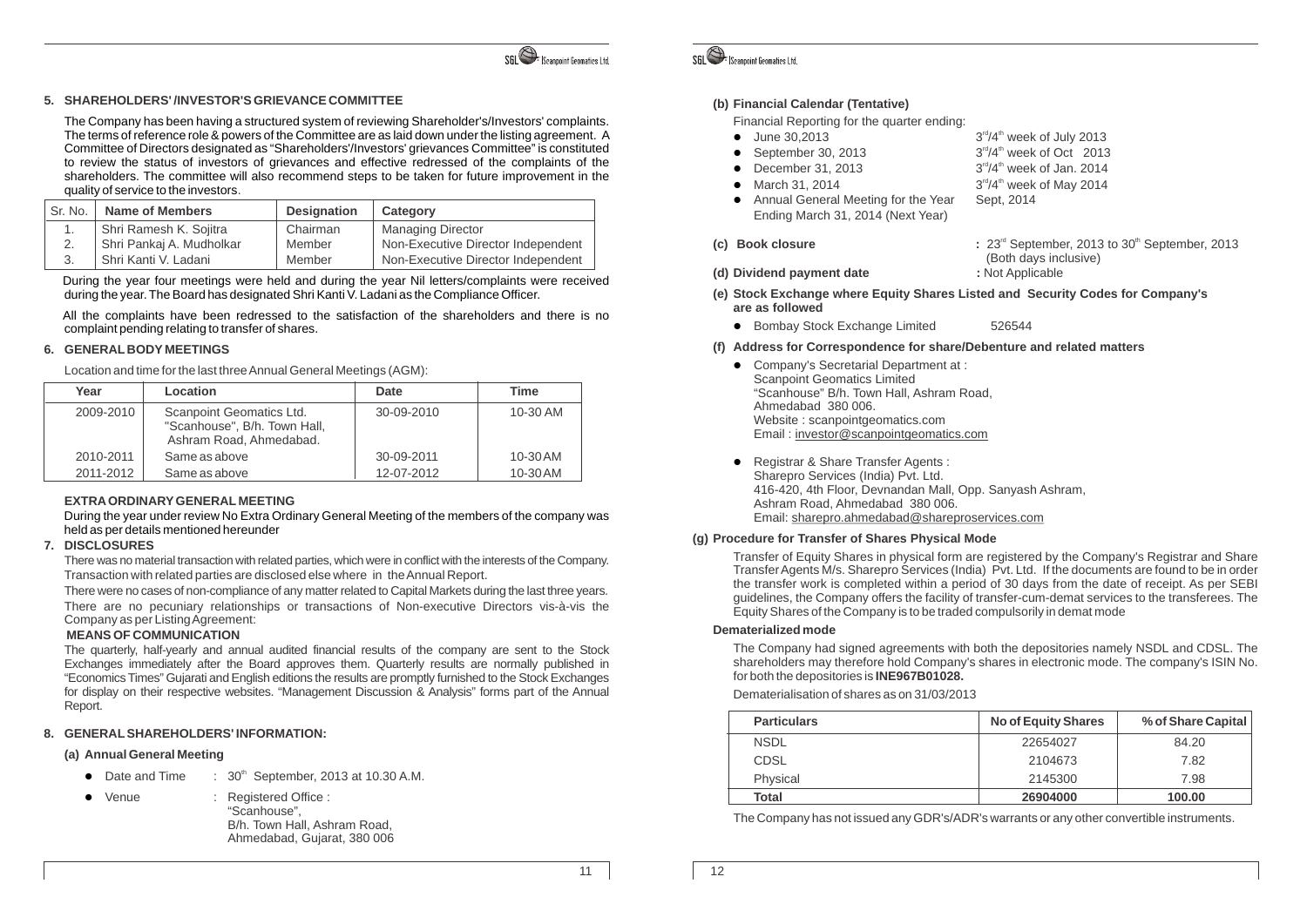

#### **st (h) Distribution of shareholding as on 31 March 2013**

| No. of Equity<br><b>Share held</b> | No. of share<br><b>Holder</b> | % of share<br><b>Holder</b> | No. of<br>shares | % of share<br>holding |
|------------------------------------|-------------------------------|-----------------------------|------------------|-----------------------|
| Up to $500$                        | 7416                          | 83.67                       | 1533072          | 5.70                  |
| 501-1000                           | 697                           | 7.86                        | 591173           | 2.20                  |
| 1001-2000                          | 316                           | 3.57                        | 488209           | 1.81                  |
| 2001-3000                          | 132                           | 1.49                        | 443255           | 1.28                  |
| 3001-4000                          | 64                            | 0.72                        | 229467           | 0.85                  |
| 4001-5000                          | 65                            | 0.73                        | 313761           | 1.17                  |
| 5001-10000                         | 71                            | 0.80                        | 541356           | 2.01                  |
| 10001-and above                    | 103                           | 1.16                        | 22863707         | 84.98                 |
| Total                              | 8864                          | 100.00                      | 26904000         | 100.00                |

#### **st (i) Categories of Shareholders as on 31 March 2013**

| Category                                                  | No. of share held | % of shareholding |
|-----------------------------------------------------------|-------------------|-------------------|
| Promoters, Director, Group<br>Companies & their Relatives | 19059751          | 70.84             |
| Mutual Fund, Insurance & Other Banks                      | 51500             | 0.19              |
| Private Bodies Corporate                                  | 1104940           | 4.11              |
| NRIs/OCB's                                                | 355716            | 1.32              |
| Indian Public & others                                    | 6332093           | 23.54             |
| <b>Total</b>                                              | 26904000          | 100.00            |

#### **(j) Stock Market Data:**

The Monthly High and Low quotations of share traded on the Stock Exchange,Mumbai is as follows

| <b>Month</b>    | <b>BSE High (Rs.)</b> | <b>BSE Low (Rs.)</b> |
|-----------------|-----------------------|----------------------|
| April, 2012     | 23.80                 | 18.40                |
| May, 2012       | 28.60                 | 18.00                |
| June, 2012      | 26.00                 | 15.65                |
| July, 2012      | 20.50                 | 14.70                |
| August, 2012    | 21.55                 | 16.60                |
| September, 2012 | 21.00                 | 16.10                |
| October, 2012   | 19.90                 | 17.45                |
| November, 2012  | 19.40                 | 15.00                |
| December, 2012  | 19.95                 | 17.25                |
| January, 2013   | 19.50                 | 16.75                |
| February, 2013  | 18.60                 | 13.75                |
| March, 2013     | 21.20                 | 13.30                |

#### **(k) Corporate Office Location**

**Scanpoint Geomatics Limited** "Scanhouse", B/h Town Hall, Ashram Road, Ahmedabad, Gujarat, Pin : 380 006.



#### **Declaration by the Managing Director under Clause 49 of the Listing Agreements regarding compliance with Code of Business Conduct and Ethics**.

In accordance with Clause 49 (ID) of the Listing Agreements with the Stock Exchanges, I hereby confirm that all the Boards Members and Senior Management Personnel of the Company have affirmed compliance with Scanpoint Geomatics Limited Code of Business Conduct and Ethics, as applicable to them, for the Financial Year ended March 31, 2013.

For, Scanpoint Geomatics Limited

Place : Ahmedabad, 20<sup>th</sup> May, 2013

**Ramesh K. Sojitra**

#### **AUDITORS' CERTIFICATE ON CORPORATE GOVERNANCE**

#### **To The Members of**

#### **Scanpoint Geomatics Limited.**

We have examined the compliance of conditions of Corporate Governance by **Scanpoint Geomatics**  Limited for the year ended 31<sup>st</sup> March 2013 as stipulated in clause 49 of the Listing Agreement of the said Company with stock exchange.

The compliance of conditions of Corporate Governance is the responsibility of the Management. Our examination was limited to procedures and implementations thereof, adopted by the Company for ensuring the compliance of the conditions of the corporate governance. It is neither an audit nor an expression of opinion on the financial statements of the company.

We have conducted our review on the basis of the records and documents maintained by the Company and furnished to us for the review, and the information and explanations given to us by the Company.

Based on such a review, in our opinion, the company has complied with the conditions of Corporate Governance, as stipulated in Clause 49 of the said Listing Agreement.

We further state that such compliance is neither an assurance as to the future viability of the Company nor the efficiency or effectiveness with which the management has conducted the affairs of the Company.

## For **Manoj Acharya & Associates** Chartered Accountants  **Manoj Acharya**

Date : 20th May 2013 **Partner** Place: Ahmedabad Membership No. 45714 Firm Reg. No. 114984W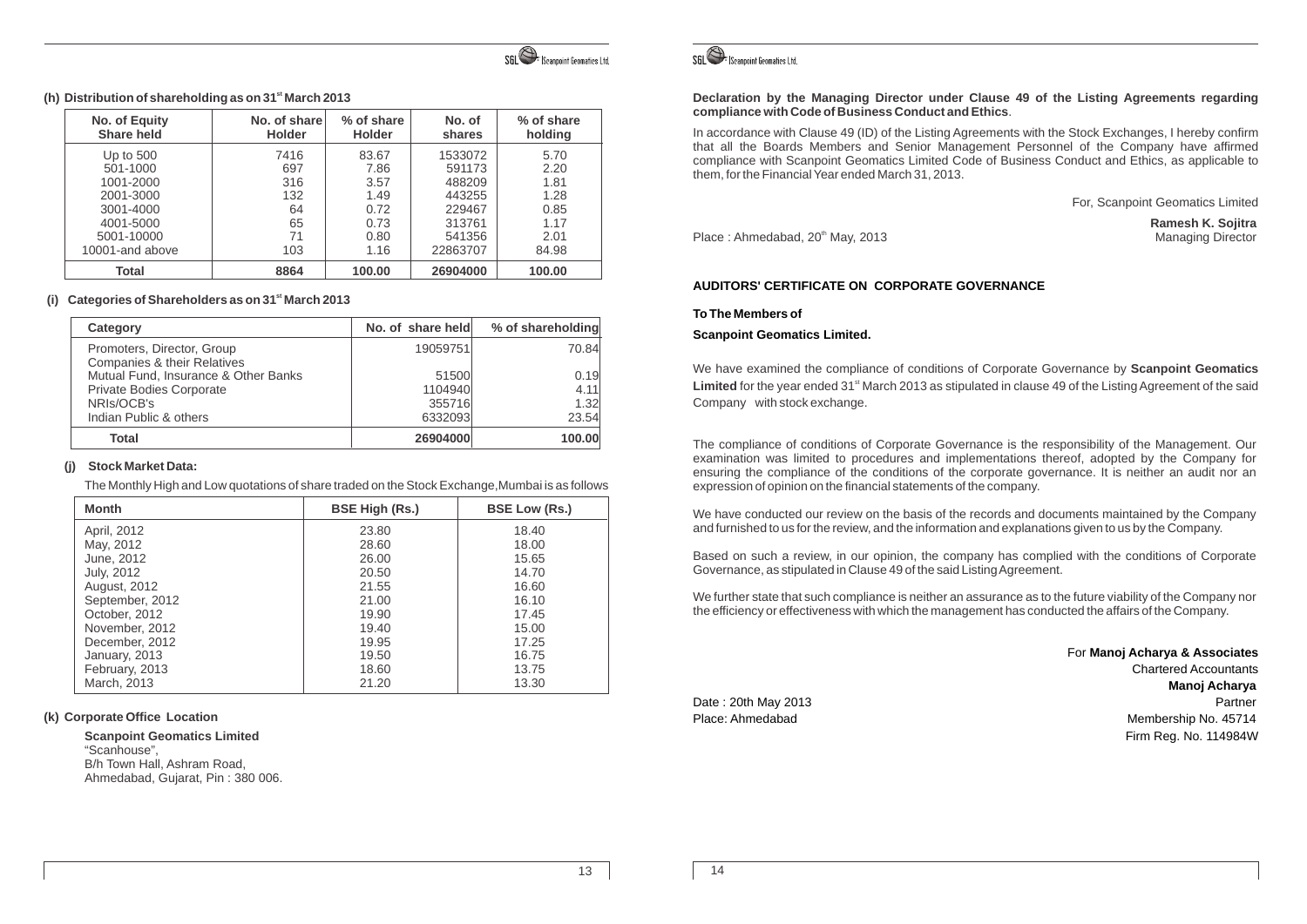# **INDEPENDENT AUDITORS REPORT**

#### **TO THE MEMBERS OF Scanpoint Geomatics Limited**

#### **Report on the Financial Statements**

We have audited the accompanying financial statements of Scanpoint Geomatics Ltd. which comprise the Balance Sheet as at 31 March 2013, the Statement of Profit and Loss and the Cash Flow Statement for the year then ended, and a summary of significant accounting policies and other explanatory information.

#### **Management's Responsibility for the Financial Statements**

Management is responsible for the preparation of these financial statements that give a true and fair view of the financial position, financial performance and cash flows of the Company in accordance with the Accounting Principles generally accepted in India including Accounting Standards referred to in subsection (3C) of section 211 of the Companies Act, 1956 ("the Act"). This responsibility includes the design, implementation and maintenance of internal control relevant to the preparation and presentation of the financial statements that give a true and fair view and are free from material misstatement, whether due to fraud or error.

#### **Auditor's Responsibility**

Our responsibility is to express an opinion on these financial statements based on our audit. We conducted our audit in accordance with the Standards on Auditing issued by the Institute of Chartered Accountants of India. Those Standards require that we comply with ethical requirements and plan and perform the audit to obtain reasonable assurance about whether the financial statements are free from material misstatement.

An audit involves performing procedures to obtain audit evidence about the amounts and disclosures in the financial statements. The procedures selected depend on the auditor's judgment, including the assessment of the risks of material misstatement of the financial statements, whether due to fraud or error. In making those risk assessments, the auditor considers internal control relevant to the Company's preparation and fair presentation of the financial statements in order to design audit procedures that are appropriate in the circumstances. An audit also includes evaluating the appropriateness of accounting policies used and the reasonableness of the accounting estimates made by management, as well as evaluating the overall presentation of the financial statements.

We believe that the audit evidence we have obtained is sufficient and appropriate to provide a basis for our audit opinion.

#### **Opinion**

In our opinion and to the best of our information and according to the explanations given to us, the aforesaid financial statements give the information required by the Act in the manner so required and give a true and fair view in conformity with the accounting principles generally accepted in India:

- i. In the case of the balance sheet, of the state of affairs of the Company as at 31 March 2013;
- ii. In the case of the statement of profit and loss, of the profit for the year ended on that date; and
- In the case of the cash flow statement, of the cash flows for the year ended on that date.



#### **Report on Other Legal and Regulatory Requirements**

- 1. As required by the Companies (Auditor's Report) Order, 2003 ("the Order"), as amended, issued by the Central Government of India in terms of sub-section (4A) of section 227 of the Act, we give in the Annexure a statement on the matters specified in paragraphs 4 and 5 of the Order.
- 2. As required by section 227(3) of the Act, we report that:
- a. We have obtained all the information and explanations which to the best of our knowledge and belief were necessary for the purpose of our audit.
- b. In our opinion proper books of account as required by law have been kept by the Company so far as appears from our examination of those books.
- c. The Balance Sheet, Statement of Profit and Loss and Cash Flow Statement dealt with by this Report are in agreement with the books of account.
- d. In our opinion, the Balance Sheet, Statement of Profit and Loss and Cash Flow Statement comply with the Accounting Standards referred to in sub-section (3C) of Section 211 of the Companies Act, 1956 and
- e. On the basis of written representations received from the directors as on 31 March 2013, and taken on record by the Board of Directors, none of the directors is disqualified as on 31 March 2013, from being appointed as a director in terms of clause (g) of sub-section (1) of Section 274 of the Companies Act, 1956.

Date :  $20<sup>th</sup>$  May, 2013

**For Manoj Acharya & Associates Chartered Accountants Manoj Acharya** Place: Ahmedabad Partner (1999) Place: Ahmedabad Partner (1999) Place: Ahmedabad Partner (1999) Place: 20<sup>th</sup> Nov Firm Reg. No. 114984W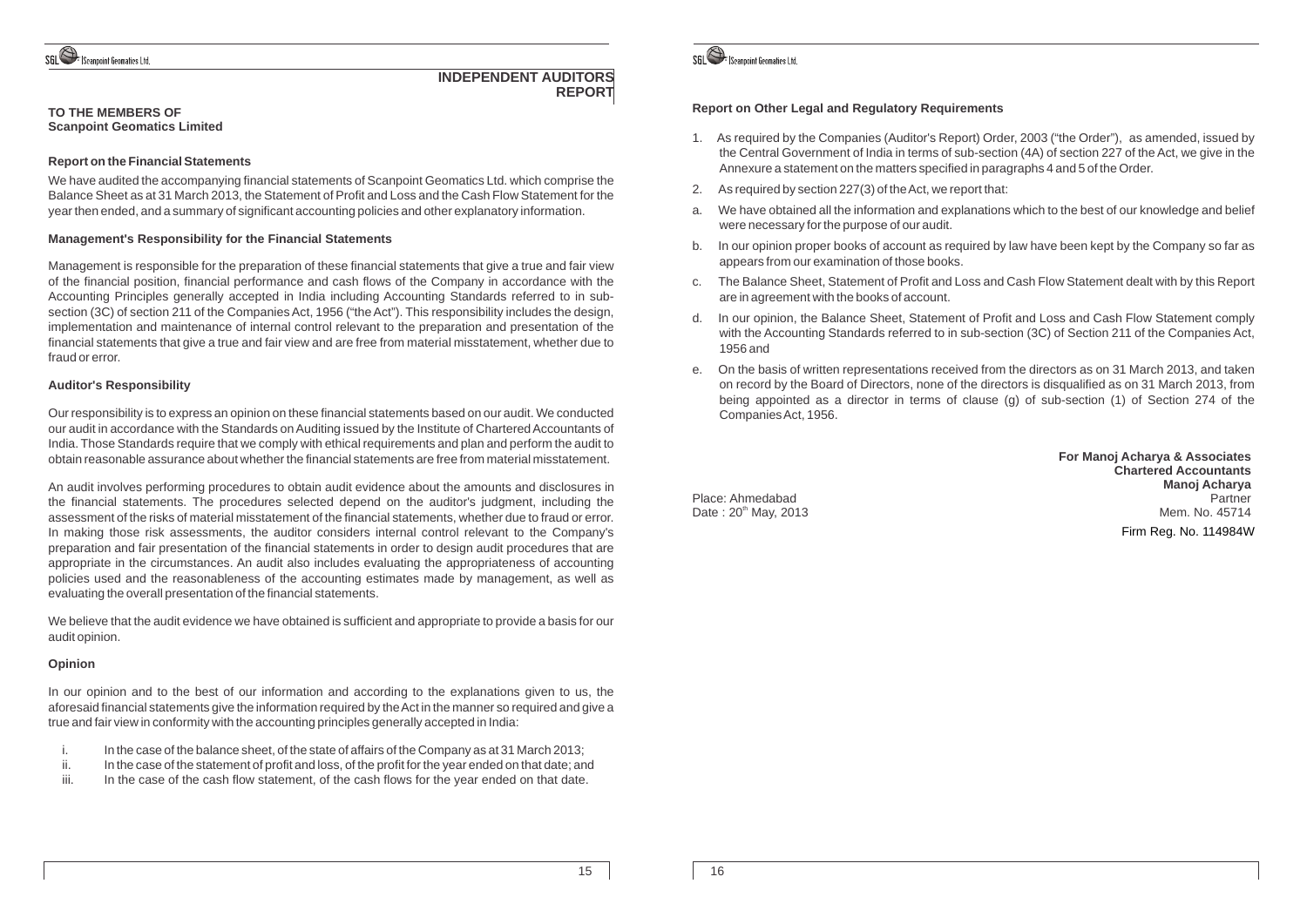# **SGI Seannaint Geomatics Ltd.**

# **ANNEXURE TO THE<br>INDEPENDENT AUDITORS REPORT**

#### **Annexure Referred to in paragraph 1 Under the hading of Report on other legal and regulatory requirement of over report of even date.**

- (I) (a) The company has maintained proper record's showing full particulars including quantitative details and situation of fixed assets on the basis of available information.
	- (b According to the information and explanations given to us, the fixed assets are physically verified by the management according to a regular programme of verification which is once in three years. In our opinion, the frequency of verification is reasonable having regard to the size of the Company and the nature of its assets. To the best of our knowledge and as represented to us by the management, no material discrepancies were noticed in respect of assets verified during the year.
	- (c ) In our opinion, the Company has not disposed off a substantial part of its fixed assets during the year and the going concern status of the Company is not affected.
- (ii) (a) As explained to us, the inventory has been physically verified during the year by the management. In our opinion, the frequency of verification is reasonable.
	- (b) In our opinion and according to the information and explanations given to us, the procedures of physical verification of inventories followed by the management are reasonable and adequate in relation to the size of the company and the nature of its business.
	- (c) On the basis of our examination of the records, the company is maintaining proper records of inventory. The discrepancies noticed on verification between the physical stocks and the book records were not material and the same have been properly dealt with in the books of accounts.
- (iii) (a) According to the information and explanations given to us, the Company has granted Interest free unsecured loan to one company amounting to Rs. 29.67 lacs covered in the register maintained under section 301 of companies Act, 1956.
	- (b) The Company has not taken unsecured loan from Companies, firms or other parties covered in the register maintained under Section 301 of the Companies Act, 1956.
	- (c) The rate of interest and other terms and conditions of loans (which is interest free) taken by the Company, secured or unsecured, are prima facie not prejudicial to the interest of the Company.
	- (d) Since the loans taken from the party are repayable on demand, question of regularity of repayment of principal amount does not arise.
- (iv) In our opinion and according to the information and explanations given to us, there are adequate internal control procedures commensurate with the size of the company and the nature of its business with regard to purchases of inventory, fixed assets and with regard to the sale of goods. During the course of our audit, we have not observed any continuing failure to correct major weaknesses in internal controls.
- (v) (a) According to the information and explanations given to us, we are of the opinion that the transactions that need to be entered into the register maintained under section 301 of the Companies Act, 1956 have been so entered.
	- (b) In our opinion and according to the information and explanations given to us, the transactions made in pursuance of contracts or arrangements entered in the register maintained under section 301 of the Companies Act, 1956 and exceeding the value of rupees five lakhs in respect of any party during the year have been made at prices which are reasonable having regard to prevailing market prices at the relevant time.
- (vi) In our opinion and according to the information and explanations given to us, the company has not accepted any deposits from the public within the meaning of section 58A & 58AA of the Companies Act, 1956 and the rules framed there under.



- (vii) In our opinion the company has an internal audit system commensurate with the size and nature of its business.
- (viii) According to the information and explanations given to us, the Central Government has not prescribed maintenance of cost records under section 209(1) (d) of the Companies Act, 1956 for the products of the company.
- (ix) (a) The company is not regular in depositing undisputed statutory dues including Provident fund, Employees' state insurance, Income tax, Sales tax, Service Tax, and other statutory dues applicable to the company with the appropriate authorities. As per information and explanation given to us ,the following undisputed amounts were in arrears as at  $30<sup>th</sup>$  September, 2012 and are outstanding for a period of more than six months as on  $31<sup>st</sup>$  March, 2013 from the date it became payable Service Tax : 7,825,635.00 Income Tax TDS : 1,153,702.00
	- (b) According to the information and explanation given to us, there are no dues of sales tax, income tax, wealth tax, excise duty and cess which have not been deposited on account of any dispute.
- (x) In our opinion there are no accumulated losses of the company as on 31/03/2013. The company has not incurred cash losses during the financial year 2012-2013 covered by our audit and in the immediately preceeding financial year.
- (xi) In our opinion and according to the information and explanations given to us, the company has not defaulted in repayment of dues to financial institutions during the financial year under audit.
- (xii) As explained to us, the company has not granted loans and advances on the basis of security by way of pledge of shares, debentures and other securities.
- (xiii) In our opinion, and according to the information and explanations given to us, the nature of activities of the company does not attract any special statute applicable to chit fund and nidhi/ mutual benefit funds/ societies.
- (xiv) In our opinion, the company is not dealing in or trading in shares, securities, debentures and other investments. Accordingly, the provisions of clause 4(xiv) of the Companies (Auditor's Report) Order, 2003 are not applicable to the company.
- (xv) According to the information and explanations given to us, the company has not given any guarantee for loan taken by others from banks or financial institutions.
- (xvi) The company has obtained term loans during the year and in our opinion, the term loan has been applied for the purpose for which they were raised.
- (xvii) According to the information and explanations given to us and on an overall examination of the balance sheet of the company, we report that the no funds raised on short-term basis have been used for long-term investment and vice versa.
- (xviii) The company has not made any preferential allotment of shares to parties and companies covered in the Register maintained under section 301 of the Companies Act,1956.
- (xix) The Company has not issued debenture during the year.
- (xx) The Company has not made any public issue during the year.
- (xxi) According to the information and explanations given to us, no fraud on or by the company has been noticed or reported during the course of our audit.

**For Manoj Acharya & Associates Chartered Accountants Manoj Acharya** Place : Ahmedabad Partner Firm Reg. No. 114984W

Date: 20th May, 2013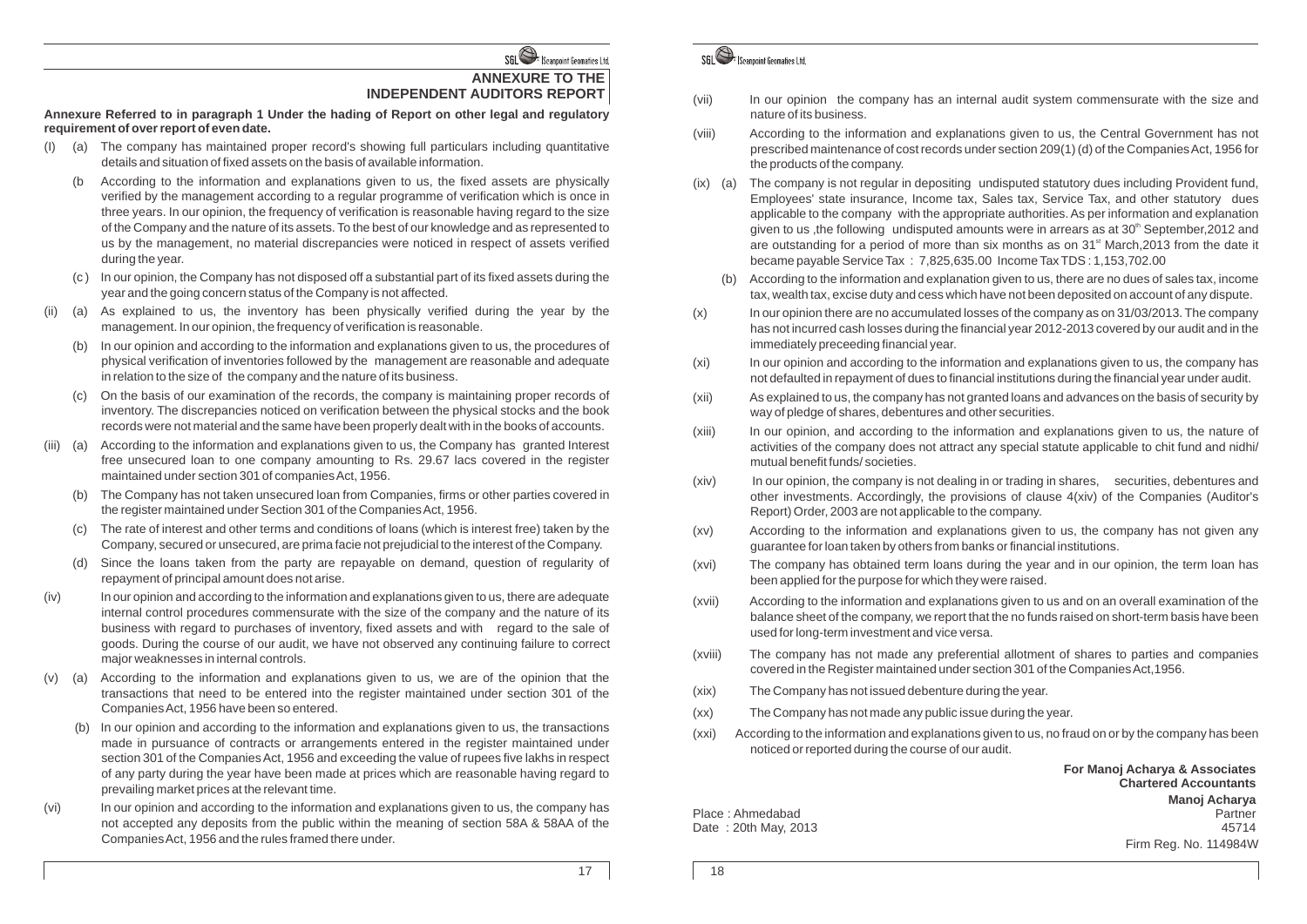## **Balance Sheet as at 31st March, 2013**

SGL<sup>S</sup> Scanpoint Geomatics Ltd.

|                                                                         | <b>Notes</b>   | As at<br>31-03-2013<br><b>Rupees</b> | As at<br>31-03-2012<br><b>Rupees</b> |
|-------------------------------------------------------------------------|----------------|--------------------------------------|--------------------------------------|
| <b>EQUITY AND LIABILITIES</b>                                           |                |                                      |                                      |
| <b>Shareholders' Funds</b>                                              |                |                                      |                                      |
| (a) Share Capital                                                       | 2<br>3         | 53,808,000                           | 53,808,000                           |
| (b) Reserve and Surplus                                                 |                | 114,562,052<br>168,370,052           | 102,162,131<br>155,970,131           |
|                                                                         |                |                                      |                                      |
| <b>Non-Current Liabilities</b>                                          |                |                                      |                                      |
| (a) Long term borrowing                                                 | 4              | 11,310,198                           |                                      |
| (b) Long term provisions                                                | 5              | 3,462,099                            | 3,254,709                            |
|                                                                         |                | 14,772,297                           | 3,254,709                            |
| <b>Current Liabilities</b>                                              |                |                                      |                                      |
| (a) Short term borrowing                                                | 6              | 46,175,811                           | 11,511,385                           |
| (b) Trade payables                                                      | $\overline{7}$ | 8,064,654                            | 16,677,268                           |
| (c) Other current liabilities                                           | 8              | 17,024,697                           | 9,278,687                            |
| (d) Short term provision                                                | 9              | 2,814,267                            |                                      |
|                                                                         |                | 74,079,429                           | 37,467,340                           |
|                                                                         |                | 257, 221, 778                        | 196,692,180                          |
| <b>ASSETS</b>                                                           |                |                                      |                                      |
| <b>Non-Current Assets</b>                                               |                |                                      |                                      |
| (a) Fixed Assets<br>(i) Tangible assets                                 | 10             | 124,671,463                          | 108,931,452                          |
| (ii) Intangible assets                                                  |                | 3,631,355                            | 3,631,355                            |
| (b) Deferred tax assets (net)                                           | 11             | 1,632,628                            | 484,326                              |
| (c) Long-term loans and advances                                        | 12             | 5,360,763                            | 5,176,058                            |
| (d) Other non-current assets                                            |                |                                      |                                      |
| <b>Current assets</b>                                                   |                | 135,296,209                          | 118,223,191                          |
| (a) Inventories                                                         | 13             | 32,918,132                           | 9,442,499                            |
| (b) Trad Receivables                                                    | 14             | 85,356,730                           | 66,148,397                           |
| (c) Cash and cash Equivalents                                           | 15             | 898,578                              | 1,968,649                            |
| (d) Short term loans and advance                                        | 17             | 4,752,129                            | 909,444                              |
|                                                                         |                | 121,925,569                          | 78,468,989                           |
|                                                                         |                | 257,221,778                          | 196,692,180                          |
| Significant accounting policies and notes to accounts                   | 1              |                                      |                                      |
| The accompanying notes are an integral part of the financial statements |                |                                      |                                      |

| As per our report of even date<br>For, Manoj Acharya & Associates<br><b>Chartered Accountant</b> |                             | For and on behalf of the Board of Directors of<br><b>Scanpoint Geomatics Limited</b> |
|--------------------------------------------------------------------------------------------------|-----------------------------|--------------------------------------------------------------------------------------|
| Manoj Acharya<br>Partner                                                                         | Kanti V. Ladani<br>Director | Ramesh K. Sojitra<br>Chairman & Managing Director                                    |
| Ahmedabad, 20th May, 2013                                                                        |                             | Ahmedabad, 20th May, 2013                                                            |

# **SGL Seanpoint Geomatics Ltd.**

**Statement of Profit and Loss for the period ended 31st March, 2013**

|    |                                                                                                                    | <b>Notes</b>    | As at<br>31-03-2013<br><b>Rupees</b>           | As at<br>31-03-2012<br><b>Rupees</b> |
|----|--------------------------------------------------------------------------------------------------------------------|-----------------|------------------------------------------------|--------------------------------------|
| г  | <b>Revenue from Operations:</b>                                                                                    | 17              |                                                |                                      |
|    | Sales of products                                                                                                  |                 | 201,844,503                                    | 37,056,093                           |
|    | Sale of Services                                                                                                   |                 | 2,964,422                                      | 56,242,754                           |
|    | <b>Export Sale of Services</b>                                                                                     |                 |                                                |                                      |
|    | Less: Excise Duty                                                                                                  |                 | 204,808,925                                    | 93,298,847                           |
| Ш. | <b>Other Income</b>                                                                                                | 18              | 1,164,126                                      | 88,075                               |
|    | III Total Revenue (I+II)                                                                                           |                 | 205,973,051                                    | 93,386,922                           |
|    | <b>IV Expenses</b>                                                                                                 |                 |                                                |                                      |
|    | <b>Cost of Materials Consumed</b>                                                                                  | 19              | 165,977,824                                    | 18,412,125                           |
|    | Increase in inventories of finished goods. work in                                                                 |                 |                                                |                                      |
|    | progress and Stock-in-trade                                                                                        | 20              | (23,619,219)                                   | 4,620,370                            |
|    | Employee benefits expense                                                                                          | 21              | 29,510,542                                     | 28,683,823                           |
|    | <b>Finance Cost</b>                                                                                                | 22              | 2,233,522                                      | 865,242                              |
|    | Depreciation and amortization expense                                                                              | 10              | 4,117,239                                      | 3,921,329                            |
|    | Other expense                                                                                                      | 23              | 13,687,257                                     | 16,456,088                           |
|    | <b>Total Expense</b>                                                                                               |                 | 191,907,165                                    | 72,958,977                           |
|    | V Profit before exceptional and extraordinary                                                                      |                 |                                                |                                      |
|    | Items and tax (III-IV)                                                                                             |                 | 14,065,886                                     | 20,427,945                           |
|    | VI Exceptional Items Excess (short) Provision                                                                      |                 |                                                |                                      |
|    | VII Profit before extraordinary items and tax (V-VI)                                                               |                 | 14,065,886                                     | 20,427,945                           |
|    | <b>VIII Extraordinary items</b>                                                                                    |                 |                                                |                                      |
|    | IX Profit before tax (VII-VIII)                                                                                    |                 | 14,065,886                                     | 220,427,945                          |
|    | X Tax expense                                                                                                      |                 |                                                |                                      |
|    | (1) Current Tax                                                                                                    |                 | 2,814,267                                      |                                      |
|    | (2) Deferred tax income (Net)                                                                                      |                 | 1,148,302                                      | 484,326                              |
|    | XI Profit/(Loss) for the period from continuing operations(IX-X)                                                   |                 | 12,399,921                                     | 20,912,271                           |
|    | XII Profit/(Loss) for the period from discontinuing operations                                                     |                 |                                                |                                      |
|    | XIII Tax Expense of discontinuing operations                                                                       |                 |                                                |                                      |
|    | XIV Profit/(Loss) from discontinuing operations (after tax) (XI-XIII)                                              |                 |                                                |                                      |
|    | XV Profit(Loss) for the period (XI-XIV)                                                                            |                 | 12,399,921                                     | 20,912,271                           |
|    | XVI Earnings per equity share                                                                                      |                 |                                                |                                      |
|    | $(1)$ Basic                                                                                                        |                 | 0.46                                           | 0.78                                 |
|    | (2) Diluted                                                                                                        |                 | 0.46                                           | 0.78                                 |
|    | Significant accounting Policies and notes to accounts                                                              |                 |                                                |                                      |
|    | The Accompanying notes are an integral part of the Financial statements<br>As per our attached report of even date |                 |                                                |                                      |
|    | For, Manoj Acharya & Associates                                                                                    |                 | For and on behalf of the Board of Directors of |                                      |
|    | <b>Chartered Accountant</b>                                                                                        |                 | <b>Scanpoint Geomatics Limited</b>             |                                      |
|    | Manoj Acharya                                                                                                      | Kanti V. Ladani |                                                | Ramesh K. Sojitra                    |
|    | Partner                                                                                                            | Director        | Chairman & Managing Director                   |                                      |
|    | Ahmedabad, 20th May, 2013                                                                                          |                 |                                                | Ahmedabad, 20th May, 2013            |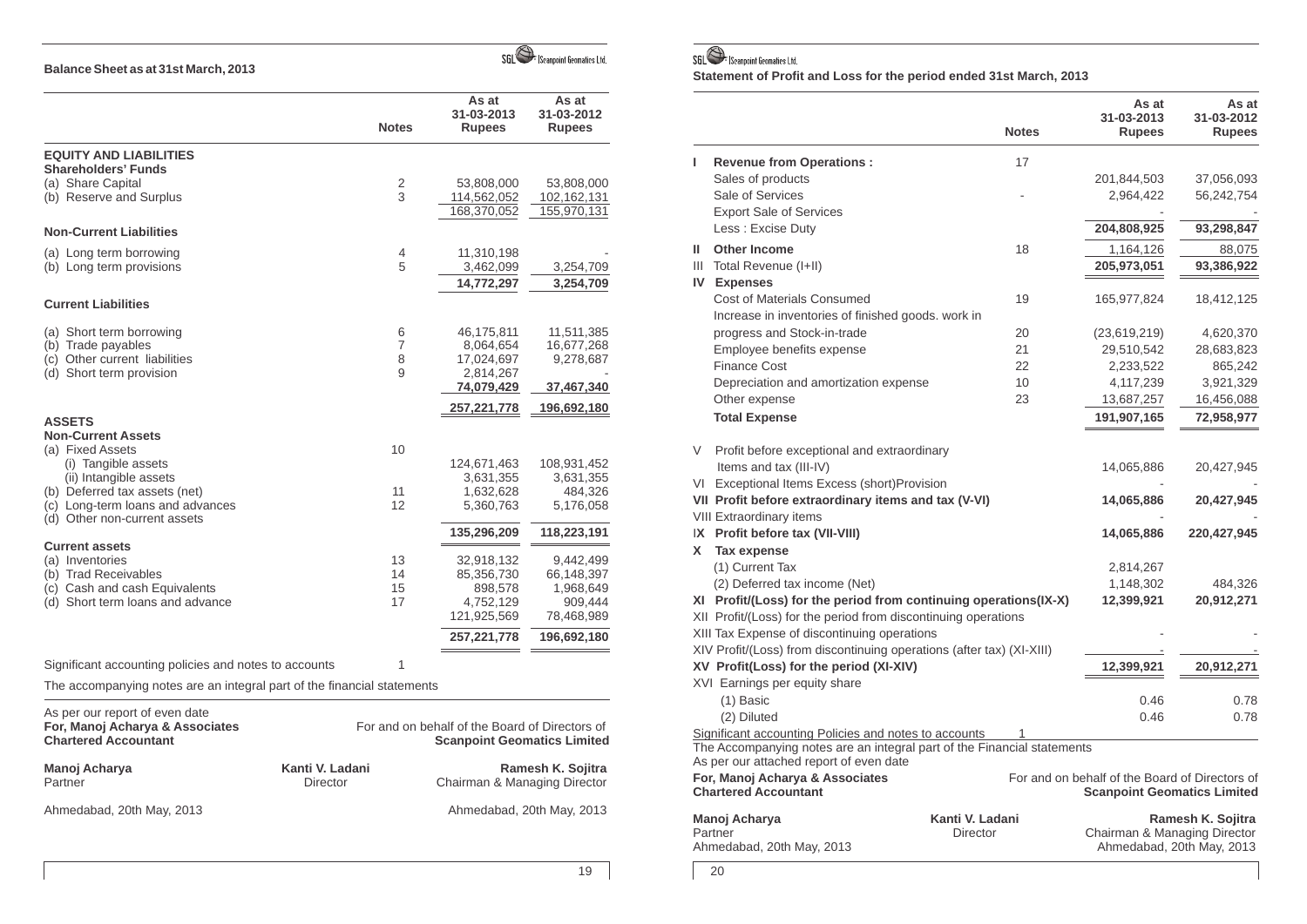#### **CASH FLOW STATEMENT FOR THE YEAR ENDED 31st MARCH, 2013**

|                                                               | <b>31st March 2013</b> | 31st March 2012 |
|---------------------------------------------------------------|------------------------|-----------------|
| A. Cash Flow from Operating Activities                        |                        |                 |
| Net Profit/(Loss) before Tax and Extra ordinary items         | 14,065,886             | 20,427,945      |
| <b>Adjustments for:</b>                                       |                        |                 |
| Add:                                                          |                        |                 |
| Depreciation                                                  | 4,117,239              | 3,921,329       |
| <b>Interest Paid</b>                                          | 2,233,522              | 865,242         |
| Less:                                                         |                        |                 |
| Interest Received                                             | 14,641                 | 82,953          |
| <b>Operating Profit/(Less) before working Capital Changes</b> | 20,402,006             | 25,131,563      |
| Adjustments for:                                              |                        |                 |
| Inventories                                                   | (23, 475, 633)         | 4,598,333       |
| <b>Trade Receivable</b>                                       | (17, 208, 333)         | (14, 759, 774)  |
| Short term Loan and Advances                                  | (3,842,685)            | (517, 591)      |
| Long Term provision                                           | 207,390                | 918,378         |
| Long Term borrowing                                           | 11,310,198             | -8              |
| Short Term borrowing                                          | 34,664,426             | (18, 748, 715)  |
| <b>Trade Payables</b>                                         | (8,612,614)            | 31,506          |
| <b>Other Current liabilities</b>                              | 7,746,010              | 7,096,775       |
| <b>Cash Generated from Operation</b>                          | 21,190,765             | 3,750,475       |
| <b>Prior Period Expenses</b>                                  |                        |                 |
| <b>Cash Flow after Extraordinary items</b>                    | 21,190,765             | 3,750,475       |
| <b>B.</b> Cash Flow from Investing Activities                 |                        |                 |
| Long-term Loans and Advances                                  | (184, 705)             | 354,005         |
| Sale of Assets                                                | 1,809,586              |                 |
| Less:                                                         |                        |                 |
| Purchases of Fixed Assets                                     | 21,666,836             | 1,714,428       |
| <b>Net Cash used in Investing Activities</b>                  | (20,041,955)           | (1360, 423)     |
| C. Cash Flow from Financing Activities                        |                        |                 |
| Interest Received                                             | 14,641                 | 82,953          |
| Less:                                                         |                        |                 |
| Interest paid and written back                                | 2,233,522              | 865,242         |
| <b>Net Cash used in Financing Activities</b>                  | (2, 218, 881)          | (782, 289)      |
| Net Increase in Cash and Cash Equivalents                     | (1,070,071)            | 1,607,763       |
| Cash and Cash Equivalent as at 31-3-2012                      | 1,968,649              | 360,886         |
| Cash and Cash Equivalent as at 31-3-2013                      | 898,578                | 1,968,649       |

**Notes :**

1. The above cash flow statement has been prepared by using the indirect method as per Accounting Standard - 3 "Cash flow statement" issued by the Institute of Chartered Accountants of India.

2. Previous year's figure has been regrouped/rearranged wherever necessary to conform to current year's classification.

As per our attached report of even date

**For, Manoj Acharya & Associates** For and on behalf of the Board of Directors of

**Chartered Accountant Scanpoint Geomatics Limited**

| Manoj Acharya             | Kanti V. Ladani |
|---------------------------|-----------------|
| Partner                   | Director        |
| Ahmedabad, 20th May, 2013 |                 |

**Manoj Acharya Kanti V. Ladani Ramesh K. Sojitra** Chairman & Managing Director Ahmedabad, 20th May, 2013



#### **NOTES TO FINANCIAL STATEMENT FOR THE YEAR ENDED 31<sup>8T</sup> MARCH 2013**

#### **1.Statement on Significant Accounting Policies**

i. Corporate Information

The Scanpoint Geomatics Limited is a public company incorporated under the provisions of the Companies Act, 1956. Its shares are listed on Bombay Stock Exchange. The Company Is engaged in the business of GIS based software development and digital printing.

ii. Basis of Preparation of Financial Statements

The financial statements have been prepared to comply with the Accounting Standards referred to in the Companies (Accounting Standards) Rule, 2006 (as amended) and the relevant provisions of the Companies Act, 1956. The financial statements are prepared under the historical cost convention on accrual basis in accordance with the generally accepted accounting principles and the provisions of the Companies Act, 1956 as adopted consistently by the Company, unless, specifically mentioned otherwise.

iii. Presentation and disclosure of Financial Statements

For the year ended 31 March 2013, the revised Schedule VI notified under the Companies Act, 1956, has become applicable to the Company, for preparation and presentation of its Financial Statements. The adoption of revised Schedule VI does not impact recognition and measurement principles followed for preparation of financial statements. However, it has significant impact on presentation and disclosures made in the financial statements. The company has also reclassified the previous year figures in accordance with the requirements applicable in the current year.

iv. Use of Estimates

The preparation of financial statements requires the management to make estimates and assumptions considered in the reported amounts of assets and liabilities (including contingent liabilities) as on the date of the financial statements and the reported income and expenses during the reporting period. The estimates and assumptions used in the financial statements are based upon the Management's evaluation of the relevant facts and circumstances as on the date of financial statements. Management believes that the estimates used in the preparation of the financial statements are prudent and reasonable. Future results may vary from these estimates.

v. Method of Accounting

The Company follows mercantile system of accounting and recognizes Income and Expenditure on accrual basis.

vi. Fixed Assets

Fixed Assets are valued at cost. They are stated at cost of acquisition less accumulated depreciation.

vii. Depreciation

Depreciation on fixed assets is provided on straight-line method at the rates and in the manner specified in Schedule XIV to the Companies Act, 1956. Depreciation on additions / deductions to fixed assets is being provided on pro-rata basis from / to the date of acquisition / disposal.

viii. Investments

Investments, if any are stated at cost.

ix. Inventories

Inventories are valued at cost or net realisable value, whichever is lower. Cost of Inventory comprises of Cost of Purchase, Cost of Conversion and other Costs incurred to bring them to their respective present location and condition. Costs of Raw Materials and Packing Materials are determined on FIFO basis.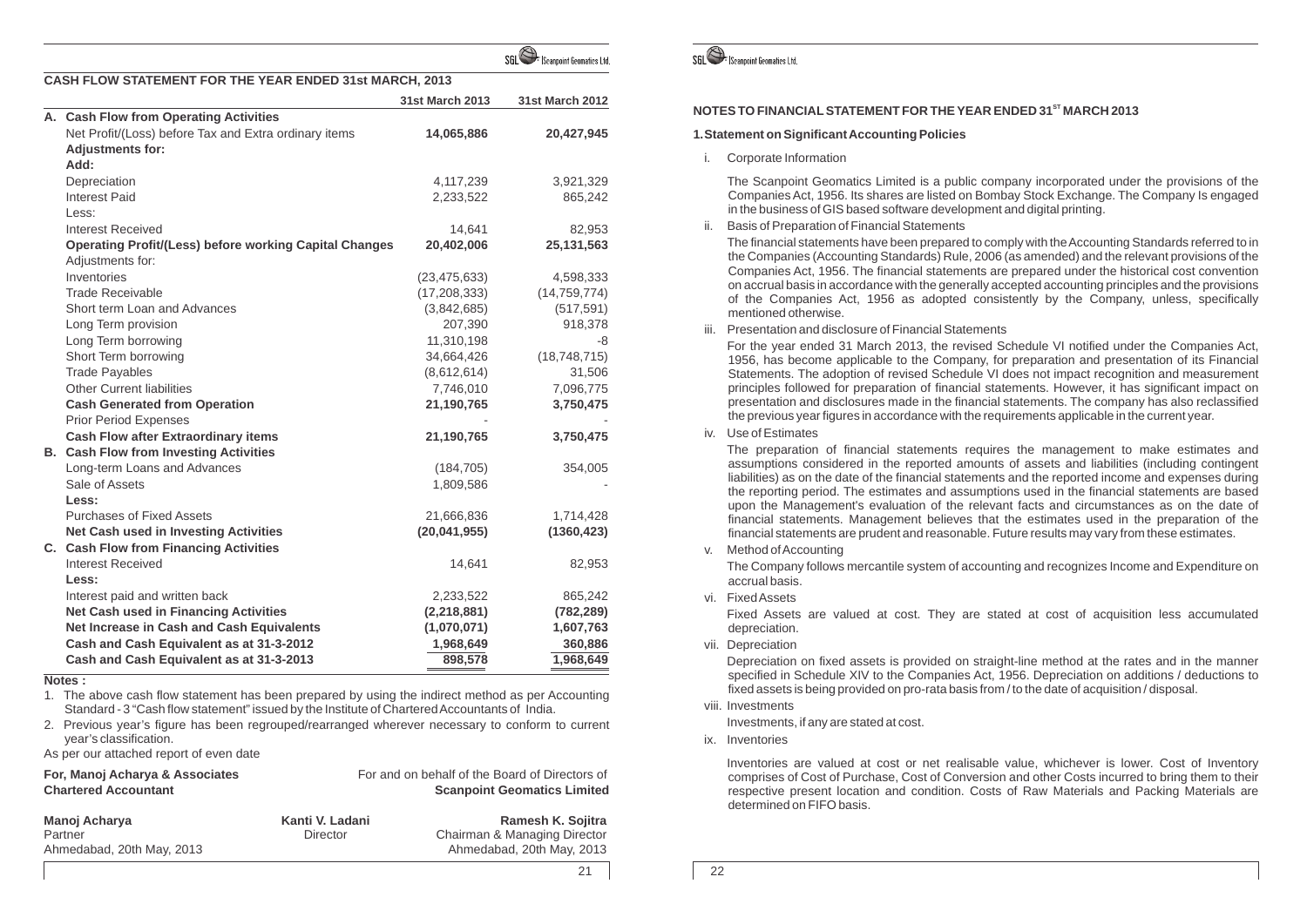SGL<sup>S</sup> Scanpoint Geomatics Ltd.

# $\text{SGL} \bigoplus_{\text{S} \text{C} \text{S} \text{C} \text{S} \text{C} \text{S} \text{C} \text{C} \text{S} \text{C} \text{C}}$

#### **NOTES FORMING PART OF ACCOUNTS**

|                                                                       |               |           | As at<br>31-03-2013<br><b>Rupees</b> | As at<br>31-03-2012<br>Rupees |
|-----------------------------------------------------------------------|---------------|-----------|--------------------------------------|-------------------------------|
| <b>NOTE 2 : SHARE CAPITAL</b>                                         |               |           |                                      |                               |
| Authorised                                                            |               |           |                                      |                               |
| 65000000 Equity Share of Rs. 2/- each                                 |               |           | 130,000,000                          | 130,000,000                   |
| 26904000 Equity shares of Rs. 2/- each payment being received in cash |               |           | 53,808,000                           | 53,808,000                    |
|                                                                       |               |           | 53,808,000                           | 53,808,000                    |
| <b>Reconciliation of Share</b>                                        | <b>Number</b> | Amt (Rs.) | <b>Number</b>                        | Amt (Rs.)                     |
| Share Outstanding at the beginning of the year                        | 26904000      |           | 53,808,000 26904000                  | 53,808,000                    |
| Add: share issued During the year                                     |               |           |                                      |                               |
| Add: Rights/Bonus Shares issued                                       |               |           |                                      |                               |
| <b>Total</b>                                                          | 26904000      |           | 53,808,000 26904000                  | 53,808,000                    |
| Less Buy back of Shares                                               |               |           |                                      |                               |
| Less Reduction in Capital                                             |               |           |                                      |                               |
| Share Outstanding at the end of the year                              | 26904000      |           | 53,808,000 26904000                  | 53,808,000                    |

#### **Terms and rights attached to equity shares**

I) The company has only one class of equity shares having the par value of Rs 2/- per share Each holder of equity share is entitied to one vote per share.

#### **List of Share holders having 5% or more share (In Nos)**

| Name of Shareholders                   | Number % of |        | Number % of<br>Shares Holding held   share Holding held |        |
|----------------------------------------|-------------|--------|---------------------------------------------------------|--------|
| Rameshchandra K Sojitra HUF            | 5569460     | 20.70% | 5613460                                                 | 20.86% |
| Karnavati Infrastructure Projects Ltd. | 11792200    | 43.83% | 11792200                                                | 43.83% |

### **NOTE 3**

**Reserves and Surplus**

| <b>General Reserves</b>                                                                      |             |             |
|----------------------------------------------------------------------------------------------|-------------|-------------|
| <b>Opening Balance</b><br>Add: Transfer from Profit and Loss Account<br>Less: Appropriations | 1,163,292   | 1,163,292   |
| Balance at the end of the year                                                               | 1,163,292   | 1,163,292   |
| <b>Capital Reserve</b>                                                                       |             |             |
| <b>Opening Balance</b><br>Add: Transfer from Profit and Loss Account<br>Less: Appropriations | 20,176,019  | 20,176,019  |
| Balance at the end of the year                                                               | 20,176,019  | 20,176,019  |
| <b>Profit and Loss Account</b>                                                               |             |             |
| <b>Opening Balance</b>                                                                       | 80,822,820  | 59,910,549  |
| Add: Profit During The Year                                                                  | 12.399.921  | 20,912,271  |
| Balance at the end of the year                                                               | 93,222,741  | 80,822,820  |
| <b>Total</b>                                                                                 | 114,562,052 | 102,162,131 |
|                                                                                              |             |             |

Sales are net of discounts and claims allowed to customers.

xi. Foreign Currency Transactions

Transactions denominated in foreign currencies are normally recorded at the exchange rate prevailing at the time of the transaction.

- xii. Employee Retirement Benefits
	- a. Company's contribution to Provident Fund and other funds if any, during the year is charged to Profit and Loss Account.
	- b. The present liability for gratuity payable to employees in accordance with Payment of Gratuity Act, 1972 has been provided during the year.
	- c. The Company does not have any policy for leave encasement benefit on retirement.

## xiii. Taxation

Provision for current tax is calculated in accordance with the provisions of the Income-Tax Act, 1961 and is made annually based on the tax liability compute after considering tax allowances and exemptions.

Assets and liabilities representing current tax are disclosed on a net basis when there is a legally enforceable right to set off and where the management intends to settle the asset and liability on a net basis.

Provision for Deferred tax assets and liabilities arising on account of timing difference and which are capable of reversal in subsequent periods, are recognized using the tax rates and tax laws that have been enacted or substantively enacted as on the Balance Sheet date.

Deferred Tax Assets are recognized and carried forward only if there is a virtual certainty that they will be realised and are reviewed for the appropriateness of their respective carrying values at each Balance Sheet date.

xiv. Amortisation of Goodwill

With effect from the year 1996-97, the Company has discontinued the practice of writing off 10% of the amount of Goodwill annually.

xv. Earnings per share ('EPS')

Basic EPS is computed using the weighted average number of equity shares outstanding during the year. Diluted EPS is computed using the weighted average number of equity and dilutive equity equivalent shares outstanding during the year except where the results would be anti dilutive. The number of equity shares is adjusted for any share splits and bonus shares issued effected prior to the approval of the financial statements by the Board of Directors.

xvi Contingencies and provisions

The Company creates a provision when there is present obligation as a result of a past event that probably requires an outflow of resources and a reliable estimate can be made of the amount of the obligation. A disclosure for a continent liability is made when there is a possible obligation or a present obligation that may, but probably will not, require an outflow of resources. When there is a possible obligation or a present obligation in respect of which the likelihood of outflow of resources is remote, no provision or disclosure is made.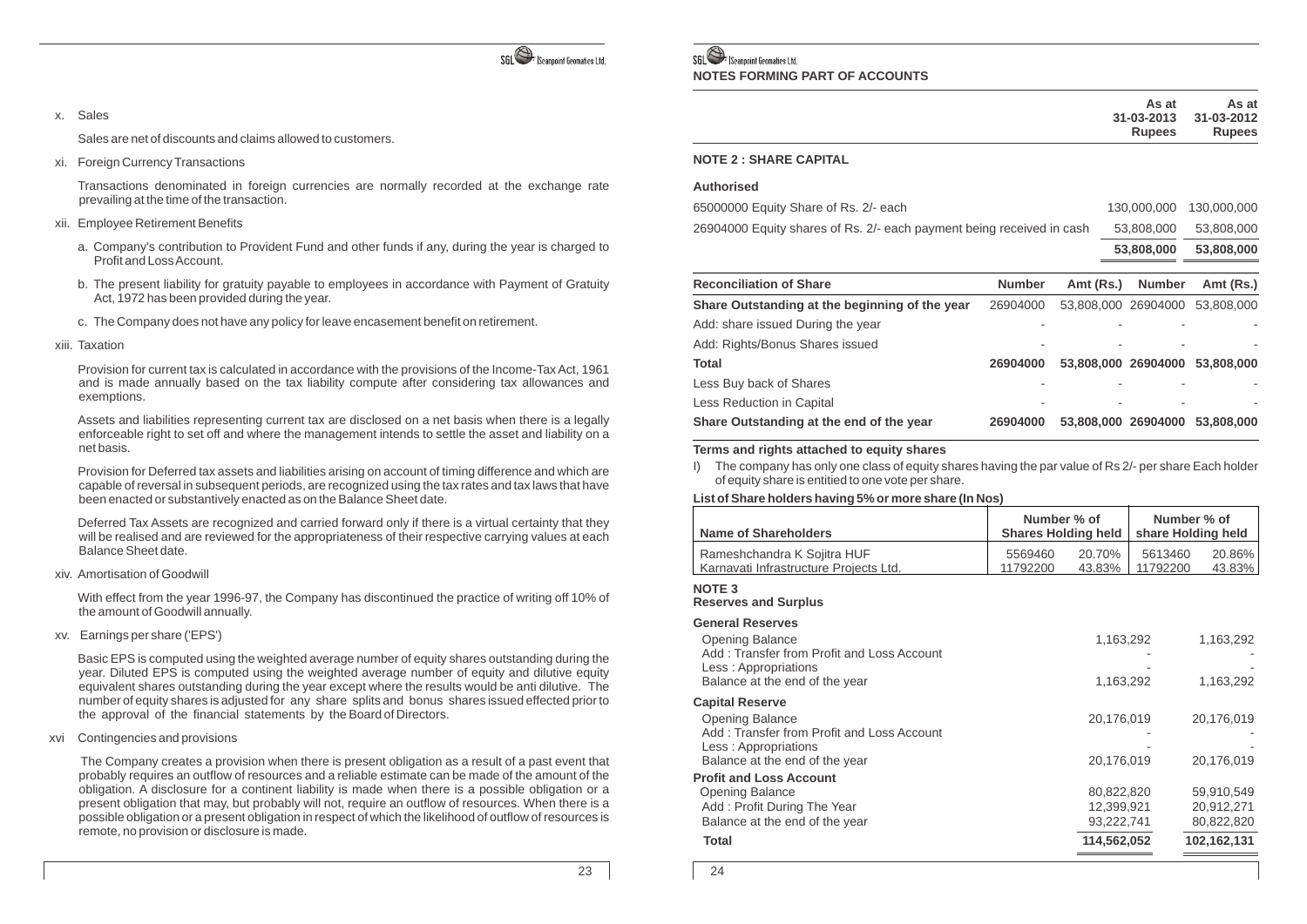# **SGL Seanpoint Geomatics Ltd.**

|                                                                                                                                                                                                                                                                                                                                                                                                                                                                                                                                                                                                                                               | As at<br>31-03-2013<br><b>Rupees</b> | As at<br>31-03-2012<br><b>Rupees</b> |
|-----------------------------------------------------------------------------------------------------------------------------------------------------------------------------------------------------------------------------------------------------------------------------------------------------------------------------------------------------------------------------------------------------------------------------------------------------------------------------------------------------------------------------------------------------------------------------------------------------------------------------------------------|--------------------------------------|--------------------------------------|
| <b>NOTE 4</b>                                                                                                                                                                                                                                                                                                                                                                                                                                                                                                                                                                                                                                 |                                      |                                      |
| <b>Long Term Borrowing</b><br>-Secured<br>Term Loan with Bank of India<br>a) Secured by way of Hypothecation of Plant and Machinery to be<br>purchased out of term loan and Collateral security of extension<br>of mortgage of commercial building at "Scan House", Plot No.                                                                                                                                                                                                                                                                                                                                                                  | 11,310,198                           |                                      |
| 559/2/2, TPS N 3/5, Behind Town Hall Ellisbridge, Ahmedabad.<br>b) Term loan is repayable in 54 monthly EMI of Rs. 231,482/- each                                                                                                                                                                                                                                                                                                                                                                                                                                                                                                             |                                      |                                      |
| <b>Total</b>                                                                                                                                                                                                                                                                                                                                                                                                                                                                                                                                                                                                                                  | 11,310,198                           |                                      |
| <b>NOTE 5</b>                                                                                                                                                                                                                                                                                                                                                                                                                                                                                                                                                                                                                                 |                                      |                                      |
| <b>Long Term Provisions</b><br>Provision for Employee Benefits Gratuity (Unfunded)<br>Leave Encasement (Unfunded)                                                                                                                                                                                                                                                                                                                                                                                                                                                                                                                             | 3,462,099                            | 2,913,225<br>341,484                 |
| <b>Total</b>                                                                                                                                                                                                                                                                                                                                                                                                                                                                                                                                                                                                                                  | 3,462,099                            | 3,254,709                            |
| <b>NOTE 6</b><br><b>Short term Borrowing</b><br>-Secured<br>1. Working Capital Borrowing from Bank<br>a. Over Draft Limit with Bank of India<br>b. Cash Credit with Bank of India<br>Secured by way of Hypothecation of Books debts and Collateral<br>security of extension of mortgage of commercial building at "Scan<br>House", Plot NO. 559/2/2, TPS N 3/5, Behind Town Hall, Ahmedabad.<br>Overdraft from Scheduled Bank<br>Note:1. Secured by way of Hypothecation of Bank Fixed<br>Deposit of Shri Pankaj Mudholkar, Director<br>2. Corporate liability of company limited up to the<br>value of Security provided<br><b>Unsecured</b> | 18,497,726<br>27,678,085             | 2,529,065                            |
| Loans repayable on demand<br>From Other Party - Company<br>From Others Related party - Company                                                                                                                                                                                                                                                                                                                                                                                                                                                                                                                                                |                                      | 8,982,320                            |
| <b>Total</b>                                                                                                                                                                                                                                                                                                                                                                                                                                                                                                                                                                                                                                  | 46,175,811                           | 11,511,385                           |
| <b>NOTE 7</b><br><b>Trade Payables</b><br>For Goods<br>For Expenses<br>(Refer Note No. 30 for MSM Enterprise)<br><b>Total</b>                                                                                                                                                                                                                                                                                                                                                                                                                                                                                                                 | 5,965,362<br>2,099,292<br>8,064,654  | 9,511,839<br>7,165,429<br>16,677,268 |

# $\textsf{SGL} \bigotimes_{|\textsf{Scanpoint}\textsf{ Geomatics}\ \textsf{Ltd}|}$

| NOTE 8 FIXED ASSETS         |                             |                                 |                            |                                   |                                     |                                |              |                                    |                     |                     |  |
|-----------------------------|-----------------------------|---------------------------------|----------------------------|-----------------------------------|-------------------------------------|--------------------------------|--------------|------------------------------------|---------------------|---------------------|--|
|                             |                             |                                 | <b>Gross Block</b>         |                                   |                                     |                                | Depreciation |                                    |                     | Net Block           |  |
| Description of Assets       | Cost<br>As on<br>01-04-2012 | Additions<br>during<br>the year | Adj.<br>during<br>the year | 31-03-2013<br>Total Cost<br>As at | 01-04-2012<br>Depreciation<br>As at | During<br>Addition<br>the year | Dep.<br>Adj. | 31-03-2013<br>Depre as at<br>Total | 31-03-2013<br>As at | As at<br>31-03-2012 |  |
| Tangible Assets:<br>LAND    |                             |                                 |                            |                                   |                                     |                                |              |                                    |                     |                     |  |
| Free Hold                   | 70,884,000                  |                                 |                            | 70,884,000                        |                                     |                                |              |                                    | 70,884,000          | 70,884,000          |  |
| <b>BUILDING</b>             | 24,721,488                  |                                 |                            | 24,721,488                        | 11,547,228                          | 825,698                        |              | 12,372,926                         | 12,348,562          | 13,174,260          |  |
| PLANT & EQUIPMENT           | 26,506,648                  | 17,748,284                      | 3,965,000                  | 40,289,932                        | 11,477,075                          | 831,397                        | 2,155,414    | 11,153,058                         | 29,136,874          | 15,029,573          |  |
| FURNITURE & FIXTURES        | 7,662,450                   | 3,113,411                       |                            | 10,775,861                        | 1,120,103                           | 508,031                        |              | 1,628,134                          | 9,147,727           | 6,542,347           |  |
| VEHICLES                    | 1,176,579                   |                                 |                            | 1,176,579                         | 795,894                             | 111,774                        |              | 907,668                            | 268,911             | 380,685             |  |
| OFFICE EQUIPMENT            | 725,165                     | 17,200                          |                            | 742,365                           | 303,663                             | 35,050                         |              | 338,713                            | 403,652             | 421,502             |  |
| BORE WELL                   | 129,581                     |                                 |                            | 129,581                           | 73,933                              | 4,328                          |              | 78,261                             | 51,320              | 55,648              |  |
| COMPUTER & PERIPHERAL       | 4,596,883                   | 787,941                         |                            | 5,384,824                         | 2,153,446                           | 800,961                        |              | 2,954,407                          | 2,430,417           | 2,443,437           |  |
| Total Tangible Assets(A)    | 136,402,794                 | 21,666,836                      | 3,965,000                  | 154,104,630                       | 27,471,342                          | 4,117,239                      | 2,155,414    | 29,433,167                         | 124,671,463         | 108,931,452         |  |
| Intangible Assets           |                             |                                 |                            |                                   |                                     |                                |              |                                    |                     |                     |  |
| I GOODWILL                  | 3,631,355                   |                                 |                            | 3,631,355                         |                                     |                                |              |                                    | 3,631,355           | 3,631,355           |  |
| Total Intangible Assets (B) | 3,631,355                   |                                 |                            | 3,631,355                         |                                     |                                |              |                                    | 3,631,355           | 3,631,355           |  |
| Grand Total $(A)$ + $(B)$   | 40,034,149                  | 21,666,836                      | 3,965,000                  | 157,735,985                       | 27,471,342                          | 4,117,239                      | 2,155,414    | 29,433,167                         | 128,302,818         | 112,562,807         |  |
| Previous year               | 138,319,721                 | 1,714,428                       |                            | 140,034,149                       | 23,550,013                          | 3,921,329                      |              | 27,471,342                         | 112,562,807         | 114,769,708         |  |
|                             |                             |                                 |                            |                                   |                                     |                                |              |                                    |                     |                     |  |

25 26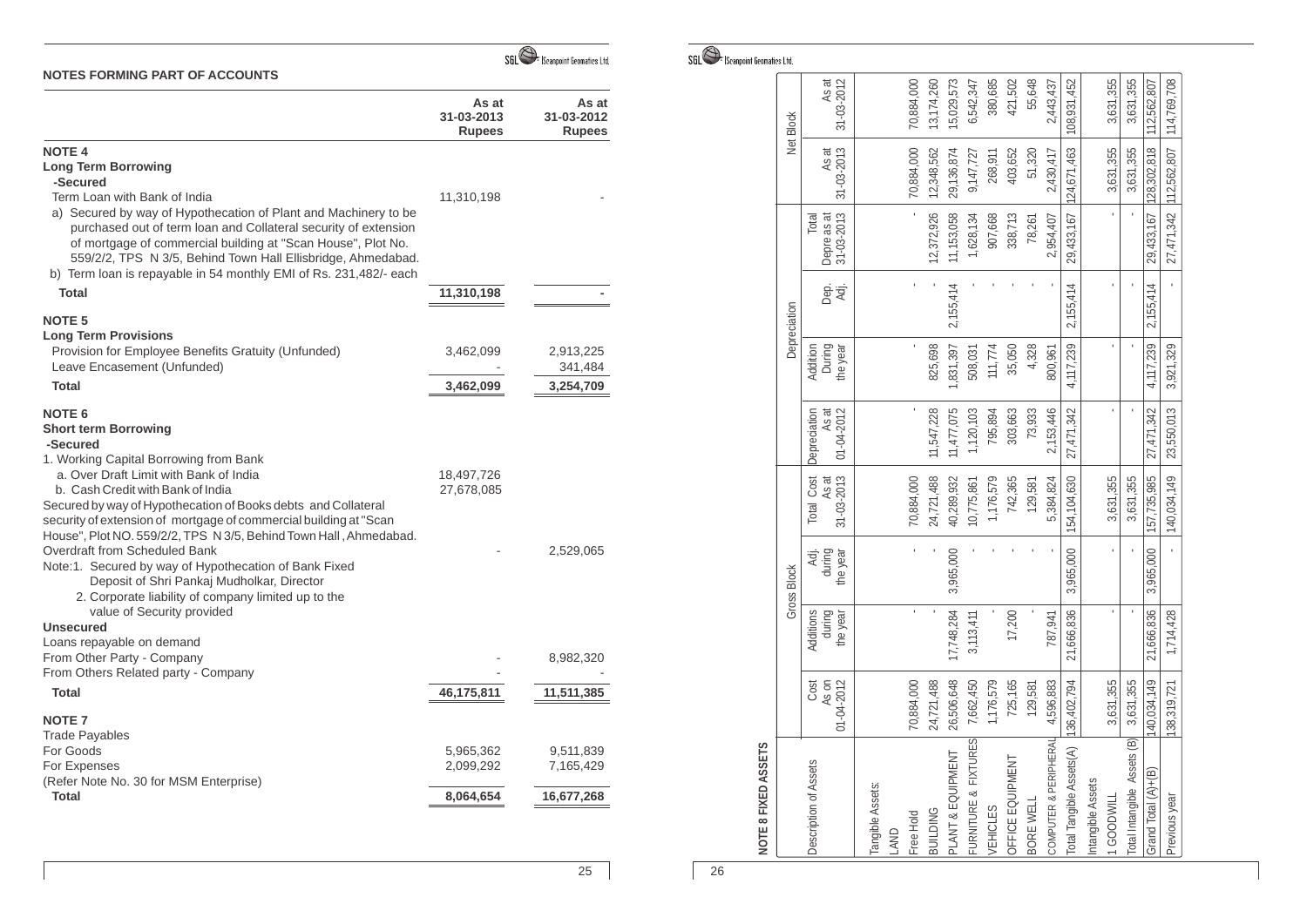# **NOTES FORMING PART OF ACCOUNTS**

SGL<sup>S</sup> Seanpoint Geomatics Ltd.

|                                                      | As at<br>31-03-2013<br><b>Rupees</b> | As at<br>31-03-2012<br><b>Rupees</b> |                      |
|------------------------------------------------------|--------------------------------------|--------------------------------------|----------------------|
| <b>NOTE 8: OTHER CURRENT LIABILITIES</b>             |                                      |                                      | <b>NOTE</b>          |
| Interest Accrued and Due on Borrowing                |                                      | 22,500                               | Unsec                |
| <b>Other Payables</b>                                | 6,404,613                            |                                      | Relate               |
| For Statutory Dues                                   | 10,620,084                           | 9,256,187                            | Other                |
| <b>Total</b>                                         | 17,024,697                           | 9,278,687                            | Prepai<br>Advan      |
| <b>NOTE 9 : SHORT TERM PROVISIONS</b>                |                                      |                                      | Income               |
| Provision fo taxation - MAT                          | 2,814,267                            |                                      | TDS <sub>2</sub>     |
| <b>Total</b>                                         | 2,814267                             |                                      | Total<br><b>NOTE</b> |
| <b>NOTE 11: NON CURRENT ASSETS</b>                   |                                      |                                      | Indige               |
| <b>Deferred Tax Assets</b>                           | 1,632,628                            | 484,326                              | Manufa               |
| <b>Total</b>                                         | 1,632,628                            | 484,326                              | Service<br>Export    |
| <b>NOTE 12 : LONG TERM LOANS AND ADVANCES</b>        |                                      |                                      | Manufa<br>Service    |
| <b>Unsecured Considered Good</b>                     |                                      |                                      | Other                |
| <b>Capital Advances</b>                              | 3,400,000                            | 3,400,000                            | Total                |
| <b>Security Deposits</b>                             | 1,960,763                            | 1,776,058                            | <b>NOTE</b>          |
| <b>Total</b>                                         | 5,360,763                            | 5,176,058                            | Interes              |
| <b>NOTE 13: INVENTORIES</b>                          |                                      |                                      | Income<br>Other i    |
| <b>Raw Material</b>                                  |                                      | 143,586                              | Total                |
| Work in Process & Stock-in Trade                     | 32,918,132                           | 9,298,913                            | <b>NOTE</b>          |
| <b>Total</b>                                         | 32,918,132                           | 9,442,499                            | Raw N                |
| <b>NOTE 14 : TRADE RECEIVABLES</b>                   |                                      |                                      | Invento<br>Add: P    |
| Over Six Months                                      |                                      |                                      | Less:                |
| Good (net of debit and credit balances)              | 16,731,644                           | 20,416,161                           | Cost c               |
| Doubtful                                             |                                      |                                      | <b>NOTE</b>          |
| <b>Below Six Months</b>                              |                                      |                                      |                      |
| Good                                                 | 66,625,086                           | 45,732,236                           | Invento              |
| Doubtful                                             |                                      |                                      | Less:                |
| Amount Due From related party                        |                                      |                                      | Chang                |
| Karnavati Infrastructure Project Ltd. Rs. 88,98 Lacs |                                      |                                      |                      |
| Total                                                | 83,356,730                           | 66,148,397                           |                      |
| <b>NOTE 15 : CASH AND BANK BALANCES</b>              |                                      |                                      | <b>NOTE</b>          |
| Cash and Cash Equivalents                            |                                      |                                      | Salarie<br>Contril   |
| Cash On Hand                                         | 123,663                              | 295,073                              |                      |
| Balance with banks                                   |                                      |                                      | Workm                |
| - In Current Accounts                                | 478,985                              | 1,631,576                            | Provisi              |
| - In Fixed Deposit Account Pledged as Margin Money   | 295,930                              | 42,000                               | Tc                   |
| <b>Total</b>                                         | 898,578                              | 1,968,649                            |                      |
|                                                      |                                      | 27                                   | 28                   |

# $SGL$  Scanpoint Geomatics Ltd. **NOTES FORMING PART OF ACCOUNTS**

|                                                                                                          | As at<br>31-03-2013<br><b>Rupees</b> | As at<br>31-03-2012<br><b>Rupees</b> |
|----------------------------------------------------------------------------------------------------------|--------------------------------------|--------------------------------------|
| <b>NOTE 16:SHORT TERM LOANS AND ADVANCES</b>                                                             |                                      |                                      |
| Unsecured and Considered good Loan and Advance to                                                        | 2,967,000                            |                                      |
| Related party (Refer note No. 33)                                                                        |                                      |                                      |
| Other                                                                                                    |                                      |                                      |
| <b>Prepaid Expenses</b>                                                                                  | 162,413                              | 142,345                              |
| Advance Staff and Other                                                                                  | 56,864                               | 11,932                               |
| Income-tax Refund                                                                                        | 1,373,004                            | 338,249                              |
| TDS 2012-13                                                                                              | 192,848                              | 416,918                              |
| Total                                                                                                    | 4,752,129                            | 909,444                              |
| <b>NOTE 17 : REVENUE FROM OPERATIONS</b>                                                                 |                                      |                                      |
| <b>Indigenous sales</b>                                                                                  |                                      |                                      |
| <b>Manufactured Goods</b>                                                                                | 201,844,503                          | 37,056,093                           |
| <b>Services Sales</b>                                                                                    | 2,964,422                            | 56,242,754                           |
| <b>Export Sales</b>                                                                                      |                                      |                                      |
| <b>Manufactured Goods</b>                                                                                |                                      |                                      |
| <b>Services Sales</b>                                                                                    |                                      |                                      |
| Other operating Revenues                                                                                 |                                      |                                      |
| <b>Total</b>                                                                                             | 204,808,925                          | 93,298,847                           |
| <b>NOTE 18 : OTHER INCOME</b>                                                                            |                                      |                                      |
| Interest                                                                                                 | 14,641                               | 55,143                               |
| Income tax Penalty Refund                                                                                |                                      | 27,810                               |
| Other non-operating income                                                                               | 1,149,485                            | 5,122                                |
| <b>Total</b>                                                                                             | 1,164,126                            | 88,075                               |
| <b>NOTE 19 : COST OF RAW MATERIAL CONSUMED</b>                                                           |                                      |                                      |
| <b>Raw Materials' Consumption</b>                                                                        |                                      |                                      |
| Inventory at the beginning of the year                                                                   | 143,586                              | 121,549                              |
| Add: Purchases during the year                                                                           | 165,834,238                          | 18,434,162                           |
| Less: Inventory at the beginning of the year                                                             |                                      | 143,586                              |
| <b>Cost of Raw material consumed</b>                                                                     | 165,977,824                          | 18,412,125                           |
| <b>NOTE 20 : CHANGES IN INVENTORIES OF FINISHED GOODS,</b><br><b>WORK IN PROGRESS AND STOCK IN TRADE</b> |                                      |                                      |
| Inventory at the end of the year                                                                         | 32,918,132                           | 9,298,913                            |
| Less: Inventory at the beginning of the year                                                             | 9,298,913                            | 13,919,283                           |
| Change in inventories of finished goods (Decrease)                                                       | (23, 619, 219)                       | 4,620,370                            |
| <b>NOTE 21 : EMPLOYEE BENEFITS EXPENSES</b>                                                              |                                      |                                      |
| Salaries, Wages, Bonus etc.                                                                              | 27,939,014                           | 26,738,884                           |
| Contribution to PF, ESI and Other Statutory funds                                                        | 322,510                              | 200,132                              |
| Workmen and staff Welfare Expenses                                                                       | 700,144                              | 929,837                              |
| <b>Provision of Gratuity</b>                                                                             | 548,874                              | 814,970                              |
| <b>Total</b>                                                                                             | 29,510,542                           | 28,683,823                           |
|                                                                                                          |                                      |                                      |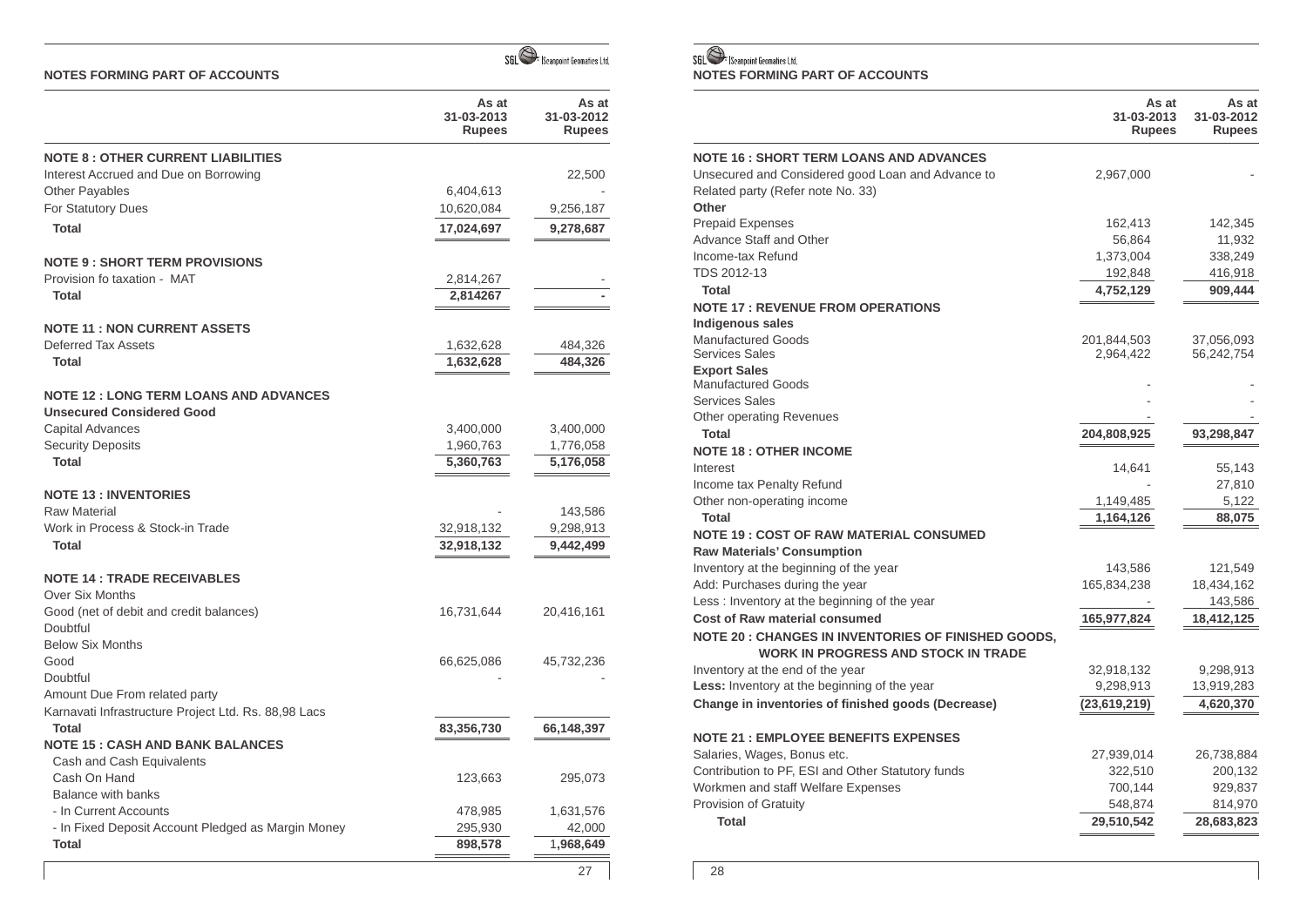| <b>NOTES FORMING PART OF ACCOUNTS</b>                |         |                                      | Tacanhaim acomainto ria |                                      |
|------------------------------------------------------|---------|--------------------------------------|-------------------------|--------------------------------------|
|                                                      |         | As at<br>31-03-2013<br><b>Rupees</b> |                         | As at<br>31-03-2012<br><b>Rupees</b> |
| <b>NOTE 22 : FINANCE COSTS</b>                       |         |                                      |                         |                                      |
| <b>Interest Expense</b>                              |         |                                      |                         |                                      |
| Interest on Bank Loan                                |         | 1,511,951                            |                         | 287,015                              |
| Interest on Unsecured Loans                          |         | 713,541                              |                         | 569,990                              |
| <b>Other Borrowing Costs</b>                         |         |                                      |                         |                                      |
| Interest on BSE                                      |         | 1,425                                |                         |                                      |
| Interest on NSDL                                     |         | 1,372                                |                         |                                      |
| Interest on CDSL                                     |         | 727                                  |                         | 8,000                                |
| Interest on Professional Tax                         |         |                                      |                         | 237                                  |
| Interest on AMC                                      |         | 4,506                                |                         |                                      |
| <b>Total</b>                                         |         | 2,233,522                            |                         | 865,242                              |
| <b>NOTE 23 : OTHER EXPENSES</b>                      |         |                                      |                         |                                      |
| <b>Store and Spares</b>                              |         | 293,051                              |                         | 102,119                              |
| Power and Fuels                                      |         |                                      |                         |                                      |
| Repairs To - Machinery                               | 331,306 |                                      | 211,204                 |                                      |
| - Others                                             | 558,969 | 890,275                              | 305,411                 | 516,615                              |
| Rent                                                 |         | 722,685                              |                         | 621,750                              |
| Insurance                                            |         | 32,305                               |                         |                                      |
|                                                      |         |                                      |                         | 56,863<br>946,750                    |
| Electricity<br>Job work charges                      |         | 1,113,656                            |                         |                                      |
| <b>Audit Fee</b>                                     |         | 8,921<br>150,000                     |                         | 20,618                               |
|                                                      |         |                                      |                         | 120,000                              |
| Legal & Professional fees                            |         | 3,626,467                            |                         | 4,578,710                            |
| <b>General Charges</b>                               |         | 198,742                              |                         | 487,859                              |
| Old Debtors/Creditors Written Off.                   |         |                                      |                         | 3,144,117                            |
| Printing, Stationery, Postage and Telephone Expenses |         | 2,248,435                            |                         | 1,069,289                            |
| Traveling and Conveyance Expenses                    |         | 1,969,647                            |                         | 2,436,073                            |
| Donation                                             |         | 25,100                               |                         | 135,000                              |
| Rates and Taxes                                      |         | 156,962                              |                         | 154,646                              |
| <b>Advertisement Expenses</b>                        |         | 69,110                               |                         | 55,940                               |
| <b>Computer Expenses</b>                             |         | 427,137                              |                         | 451,693                              |
| Seminar and Exhibition Expenses                      |         | 215,000                              |                         | 577,199                              |
| Royalty Expenses - SAC/ISRO                          |         | 277,000                              |                         | 545,833                              |
| Membership Association Fees                          |         | 131,951                              |                         | 198,690                              |
| <b>Office Expenses</b>                               |         | 176,244                              |                         | 160,716                              |
| <b>Listing Fees</b>                                  |         | 63,145                               |                         | 60,608                               |
| Loss on Sale of Assets                               |         | 7,786                                |                         |                                      |
| <b>Business Promotion Expenses</b>                   |         | 228,700                              |                         |                                      |
| Staff Recruitment Exp.                               |         | 101,770                              |                         |                                      |
| Int. on late payment of TDS                          |         | 163,752                              |                         |                                      |
| Int. on late payment of VAT                          |         | 99,419                               |                         |                                      |
| <b>Bank Charges</b>                                  |         | 268,897                              |                         |                                      |
| <b>Website Design Expenses</b>                       |         | 21,100                               |                         | 15,000                               |
| Total                                                |         | 13,687,257                           |                         | 16,456,088                           |
|                                                      |         |                                      |                         | 29                                   |



 $\overline{\mathbb{Q}_n}$ 

and the company

24 Earning per share (EPS) computed in accordance with Accounting Standard 20 are as under

| 12,399,921<br>12,399,921<br>26904000<br>0.46<br>0.46 | 20,912,271<br>20,912,271<br>26904000<br>0.78 |
|------------------------------------------------------|----------------------------------------------|
|                                                      |                                              |
|                                                      |                                              |
|                                                      |                                              |
|                                                      |                                              |
|                                                      | 0.78                                         |
|                                                      |                                              |
|                                                      |                                              |
| 2012-2013                                            | 2011-2012                                    |
| 110.000                                              | 85,000                                       |
| 40,000                                               | 35,000                                       |
| 72,250                                               | 106,700                                      |
| 222,250                                              | 226,700                                      |
|                                                      |                                              |
|                                                      |                                              |
| 2012-2013                                            | 2011-2012                                    |
| 2,280,000                                            | 2,280,000                                    |
| 58,192                                               | 71,286                                       |
| 2,338,192                                            | 2,351,286                                    |
|                                                      |                                              |
|                                                      |                                              |
|                                                      |                                              |

- (I) The Company has identified two reportable segments viz. Information Technology& GIS work and Digital Print Work. Segments have been identified and reported taking into account nature of products and services, the differing risks and returns and the internal business reporting systems. The accounting policies adopted for segment reporting are in line with the accounting policy of the Company with following additional policies for segment reporting.
	- a) Revenue and expenses have been identified to a segment on the basis of relationship to operating activities of the segment. Revenue and expenses which relate to enterprise as a whole and are not allocable to a segment on reasonable basis have been disclosed as "Others".
	- b) Segment assets and segment liabilities represent assets and liabilities in respective segments. Investments, tax related assets and other assets and liabilities that cannot be allocated to a segment on reasonable basis have been disclosed as "Others".

30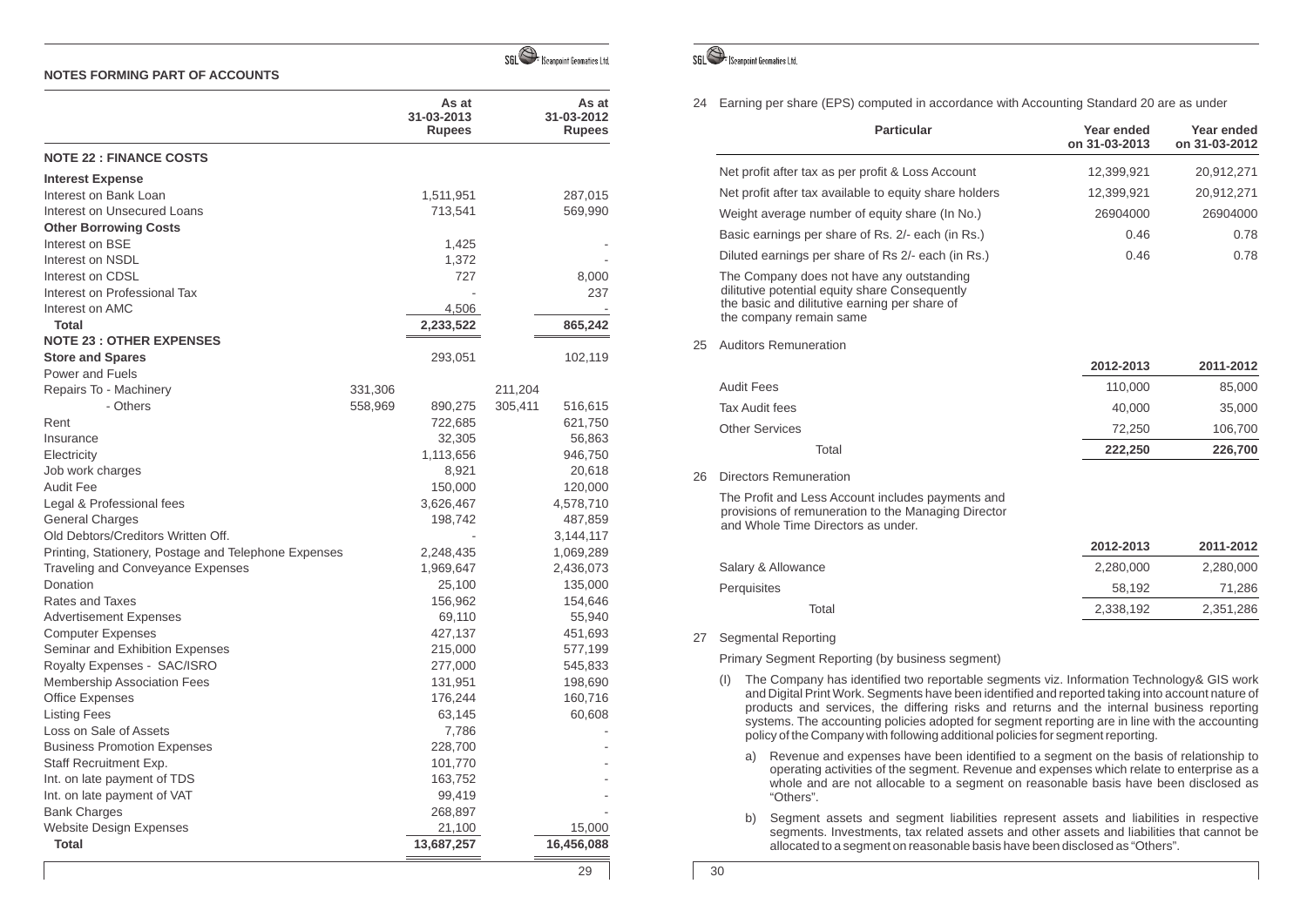

#### (iii) Information about Primary Segment are as follows:

| <b>Particulars</b>             | <b>IT/GIS Work</b><br>Period ended |         | <b>Digital Print Work</b><br>Period ended |         |         | Other<br>Period ended | <b>Total Consolidated</b><br>Period ended |         |
|--------------------------------|------------------------------------|---------|-------------------------------------------|---------|---------|-----------------------|-------------------------------------------|---------|
|                                | 31/3/13                            | 31/3/12 | 31/3/13                                   | 31/3/12 | 31/3/13 | 31/3/12               | 31/3/13                                   | 31/3/12 |
| Revenue                        | 334.66                             | 736.58  | 221.07                                    | 196.41  | 1492.36 |                       | 2048.09                                   | 932.99  |
| Segment result                 | 132.36                             | 193.18  | 16.50                                     | 19.75   | 14.13   |                       | 162.99                                    | 212.93  |
| Operating Profit/(Loss)        | 132.36                             | 193.18  | 16.50                                     | 19.75   | 14.13   |                       | 162.99                                    | 212.93  |
| <b>Interest Expense</b>        | 22.33                              | 8.65    |                                           |         |         |                       | 22.33                                     | 8.65    |
| Net Profit/(Loss)              | 110.03                             | 184.53  | 16.50                                     | 19.75   | 14.73   |                       | 140.66                                    | 204.28  |
| Other Information              |                                    |         |                                           |         |         |                       |                                           |         |
| <b>Segment Assets</b>          | 1466.44                            | 933.27  | 207.18                                    | 156.19  | 60.34   |                       | 1733.96                                   | 1089.46 |
| <b>Unallocated Assets</b>      |                                    |         |                                           |         |         |                       | 869.15                                    | 877.45  |
| <b>Total Assets</b>            | 1466.44                            | 933.27  | 207.18                                    | 156.19  | 60.34   |                       | 2603.11                                   | 1966.91 |
| <b>Segment Liability</b>       | 842.39                             | 380.14  | 46.13                                     | 27.07   | 30.89   |                       | 919.41                                    | 407.21  |
| <b>Unallocated Liabilities</b> |                                    |         |                                           |         |         |                       |                                           |         |
| <b>Total Liabilities</b>       | 842.39                             | 380.14  | 46.13                                     | 27.07   | 30.89   |                       | 919.41                                    | 407.21  |
| Capital Employed               |                                    |         |                                           |         |         |                       | 1683.70                                   | 1559.70 |
| (Segments Assets Liability)    |                                    |         |                                           |         |         |                       |                                           |         |

Previous year figures have been regrouped/rearrange wherever necessary to confirm this year classification.

Segment Revenue Segment Results, Segments Assets and Segment Liabilities including the respective amounts identifiable to each of the Segments also amounts allocated on a reasonable (estimated) basis, if any.

#### 28. COSTOF MATERIALS CONSUMED

#### **I. Principal Items of Raw Materials consumed:**

|                    | 2012-2013     | 2011-2012  |
|--------------------|---------------|------------|
| Item               | <b>Rupees</b> | Rupees     |
| Digital Print Item | 77,865,062    | 13,587,767 |
| Cloth Item         | 23,717,517    |            |
| Other              | 62,388,768    | -          |
| <b>Total</b>       | 163,971,347   | 13,587,767 |



#### **II. Break up of Raw Material consumed:**

|                                      | 2012-2013  |               | 2011-2012  |            |
|--------------------------------------|------------|---------------|------------|------------|
|                                      | $\%$       | Rupees        | $\%$       | Rupees     |
| Imported                             | <b>NIL</b> | <b>NIL</b>    | <b>NIL</b> | <b>NIL</b> |
| Indigenous                           | 100        | 163,971,347   | 100        | 13,587,767 |
|                                      | 100        | 163,971,347   | 100        | 13,587,767 |
| III. Value of imports on CIF basis:  |            |               |            |            |
|                                      |            | Rupees        |            | Rupees     |
| Raw Material                         |            | <b>NIL</b>    |            | <b>NIL</b> |
| 29. Expenditure in Foreign Currency: |            |               |            |            |
|                                      |            | 2012-2013     |            | 2011-2012  |
|                                      |            | <b>Rupees</b> |            | Rupees     |
| Membership and Trade Mark Fees       |            | 123,028       |            | 127,956    |
|                                      |            | 123,028       |            | 127,956    |

#### 30. **Details of Dues to Micro and Small Enterprises as defined under the Micro. Small and Medium Enterprises Development Act. 2006**

In the absence of information available with the Company about enterprises which are qualifying under the definition of Medium and Small Enterprises as defined under Micro Small & Medium Enterprises Development Act, 2006, no disclosure is made as required under the Act.

#### 31. **Provisions, Contingent Liabilities and Contingent Assets.**

Provisions involving substantial degree of estimation in measurement are recognised when there is a present obligation as a result of past events and it is probable that there will be an outflow of resources. Contingent Liabilities are not recognised but are disclosed in the Notes. Contingent Assets are neither recognised nor disclosed in the financial statements.

- 32 Balance of Sundry Debtors, Loans and Advances recoverable in cash or kind, Deposits and Sundry Creditors are subject to confirmations, reconciliation and adjustments if any.
- 33 Following are the related parties and transactions made with them during the year.

#### **A. Name and Relationship of the Related parties.**

| Associated Company. | Karnavati Infrastructure Projects Limited |
|---------------------|-------------------------------------------|
|                     | Scan Press Limited                        |

2. Key Management Personnel along with their relatives have significant influence.

a. Key Management personnel. Shri Ramesh K. Sojitra Shri Chirag J. Soni Shri Kanti V. Ladani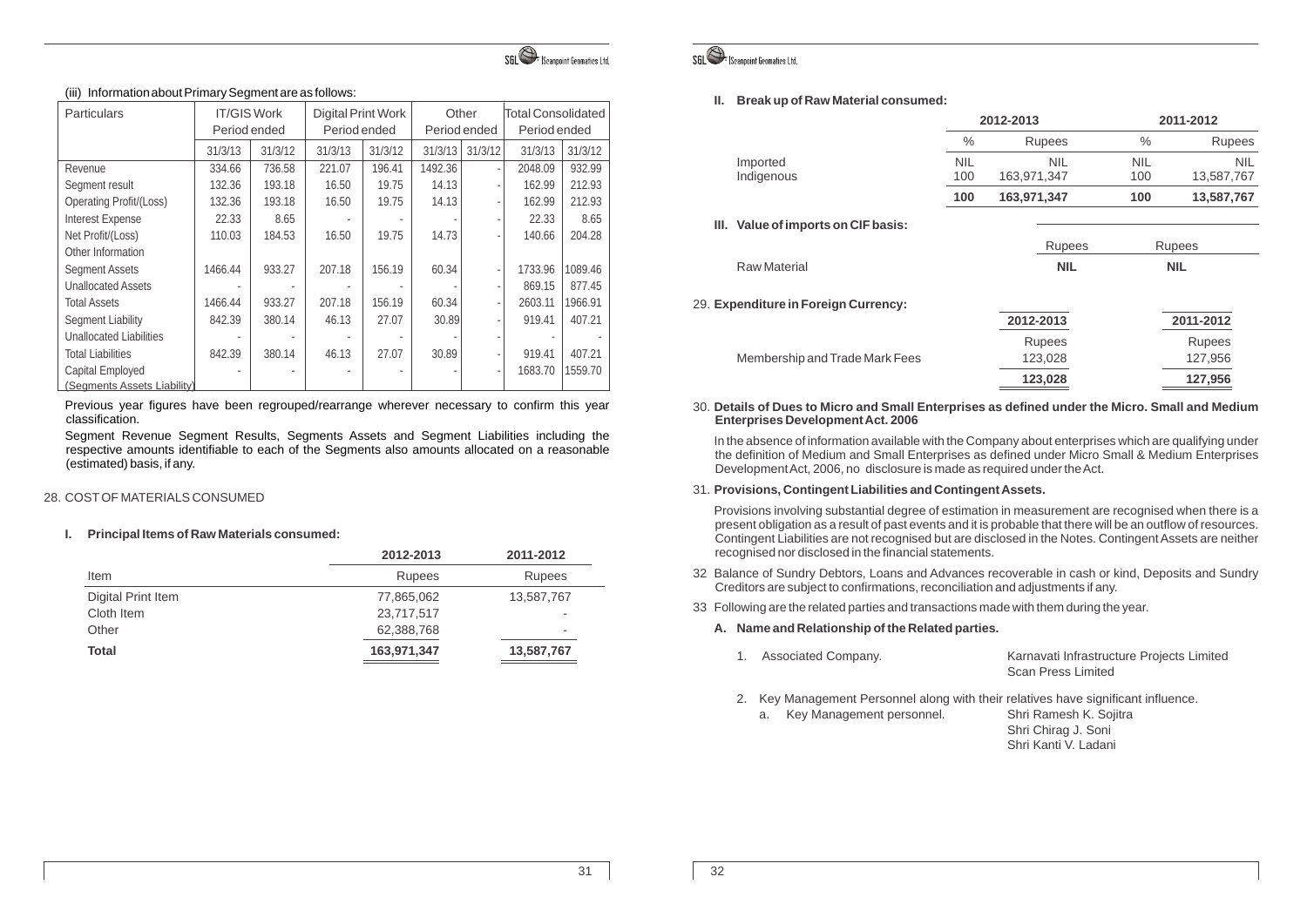

**(Rs. In Lacs)**

#### **B. Transactions with the related parties during the year.**

|                                                    |                             |                             | (RS. III LACS) |
|----------------------------------------------------|-----------------------------|-----------------------------|----------------|
| <b>Transactions with</b><br><b>Related Parties</b> | Key Management<br>Personnel | Enterprise/<br><b>Firms</b> |                |
| Director Remuneration                              | 23.38                       |                             |                |
| <b>Professional Consultancy</b>                    | 3.00                        |                             |                |
| Sales                                              |                             | 61.16                       |                |
| Outstanding Balance:                               |                             |                             |                |
| <b>Debtors</b>                                     |                             | 88.98                       |                |
| Loan and advances                                  |                             | 29.67                       |                |

#### 34 PREVIOUS YEAR FIGURES

The Figures in respect of previous year have been regrouped/rearranged wherever necesary to confirm to this year's classification

In terms of our report of even date attached

| For, Manoj Acharya & Associates<br><b>Chartered Accountant</b> |                             | For and on behalf of the Board of Directors of<br><b>Scanpoint Geomatics Limited</b> |
|----------------------------------------------------------------|-----------------------------|--------------------------------------------------------------------------------------|
| Manoj Acharya<br>Partner<br>Ahmedabad, 20th May, 2013          | Kanti V. Ladani<br>Director | Ramesh K. Sojitra<br>Chairman & Managing Director<br>Ahmedabad, 20th May, 2013       |
|                                                                |                             |                                                                                      |



#### **BALANCE SHEET ABSTRACT AND COMPANY'S GENERAL BUSINESS PROFILE**

*(Pursuant to Part III of Schedule VI of the Companies Act, 1956)*

| Ι. | <b>REGISTRATION DETAILS</b><br>Registration No.<br><b>State Code</b>           | L22219GJ1992PLC017073<br>04 |                                                                                 |
|----|--------------------------------------------------------------------------------|-----------------------------|---------------------------------------------------------------------------------|
|    | <b>II. CAPITAL RAISED DURING THE YEAR (AMOUNT IN RS. THOUSANDS)</b>            |                             |                                                                                 |
|    | Public Issue<br><b>Rights Issue</b><br>Bonus Issue<br><b>Private Placement</b> |                             |                                                                                 |
|    | <b>Total Liabilities</b>                                                       | 257.222                     | III. POSITION OF MOBILISATION AND DEPLOYMENT OF FUNDS (AMOUNT IN RS. THOUSANDS) |
|    | <b>Total Assets</b>                                                            | 257.222                     |                                                                                 |
|    | SOURCES OF FUNDS<br>Paid up Capital                                            | 53.808                      |                                                                                 |

| <b>Next Fixed Assets</b>       | 128,303 |
|--------------------------------|---------|
| Reserves and Surplus           | 114,562 |
| Investment                     |         |
| <b>Secured Loans</b>           | 57,486  |
| <b>Net Current Assets</b>      | 128,919 |
| <b>Unsecured Loans</b>         |         |
| Misc Expenditure               |         |
| <b>Net Current Liabilities</b> | 31.366  |
| <b>Accumulated Losses</b>      |         |
|                                |         |

#### **IV. PERFORMANCE OF COMPANY (AMOUNT IN RS. THOUSANDS)**

| Turnover                             | 205.973 |
|--------------------------------------|---------|
| <b>Total Expenditure</b>             | 191.907 |
| Profit/(Loss) Before Tax & Provision | 14.066  |
| <b>Profit After Tax</b>              | 12.400  |
| Earning per Share in Rs.             | 0.46    |
| Dividend @ %                         |         |

#### **V. GENERIC NAMES OF PRINCIPAL PRODUCTS/ SERVICES OF THE COMPANY (AS PER MONETARY TERMS)**

Product Description : I. Activities relating to GIS technology including Software Developing

ii. Graphic Designing, Thermal CTP Plate and four color separation processing

**As per our attached report of even date** 

For and on behalf of the Board

**Kanti V. Ladani**

**Rameshchandra K. Sojitra** Director Chairman & Managing Director Ahmedabad, 20th May, 2013